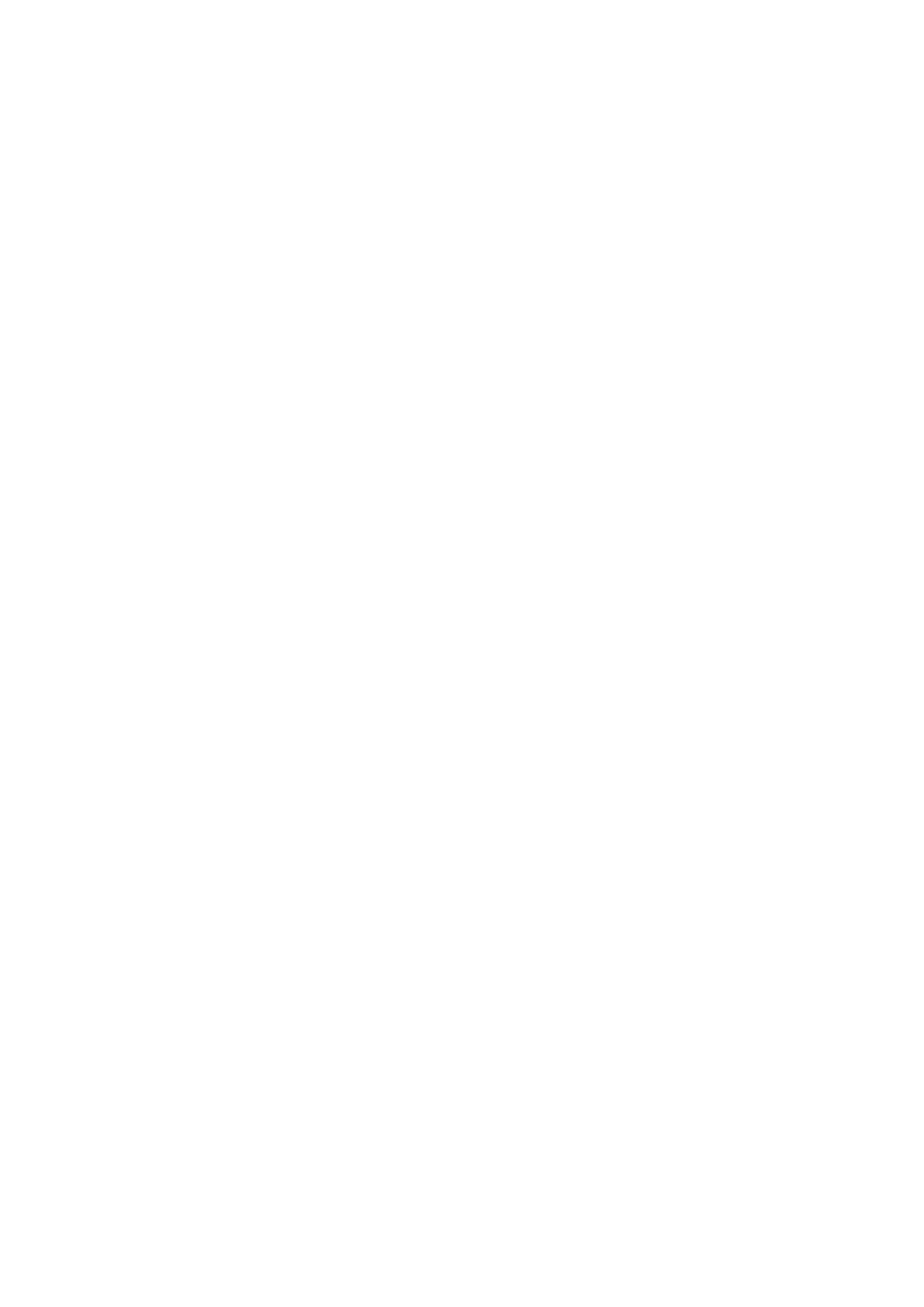#### Western Australia

# **Debt Collectors Licensing Act 1964**

# **Contents**

| 1.   | Short title                                       | $\mathbf{1}$     |
|------|---------------------------------------------------|------------------|
| 2.   | Commencement                                      | 1                |
| 3.   | Terms used                                        | $\mathbf{1}$     |
| 4.   | Application of Act                                | $\overline{c}$   |
| 5.   | Licensing of debt collectors                      | 3                |
| 6.   | Licensees not to assume additional powers         | $\overline{4}$   |
| 7.   | Licences                                          | $\overline{4}$   |
| 8.   | Application for licences                          | 5                |
| 9.   | Grounds on which licence refused                  | 6                |
| 10A. | Duration of licences                              | $\boldsymbol{7}$ |
| 10.  | Cancellation of licence                           | 7                |
| 11.  | Review of Commissioner's decision                 | 9                |
| 12.  | Register to be kept by Commissioner               | 9                |
| 12A. | Matters to be included in annual report           | 10               |
| 13.  | Unlicensed persons not to recover fees etc.       | 10               |
| 14.  | Offence of furnishing incorrect information in    |                  |
|      | applications etc.                                 | 11               |
| 15.  | Duty of debt collectors in respect of trust money | 12               |
| 16.  | Duty of bank Manager                              | 14               |
| 17.  | Duty of debt collector as to accounts             | 14               |
| 18.  | Inspection of records                             | 15               |
| 19.  | Minister may appoint auditor to audit trust       |                  |
|      | accounts                                          | 17               |
| 20.  | Fidelity bond                                     | 17               |
| 21.  | Termination of fidelity bond                      | 18               |
| 23.  | Offence by corporation                            | 19               |
| 24.  | Evidentiary provision                             | 19               |
| 25.  | Saving of remedies                                | 19               |

As at 14 Apr 2022 Version 04-h0-01 page i Published on www.legislation.wa.gov.au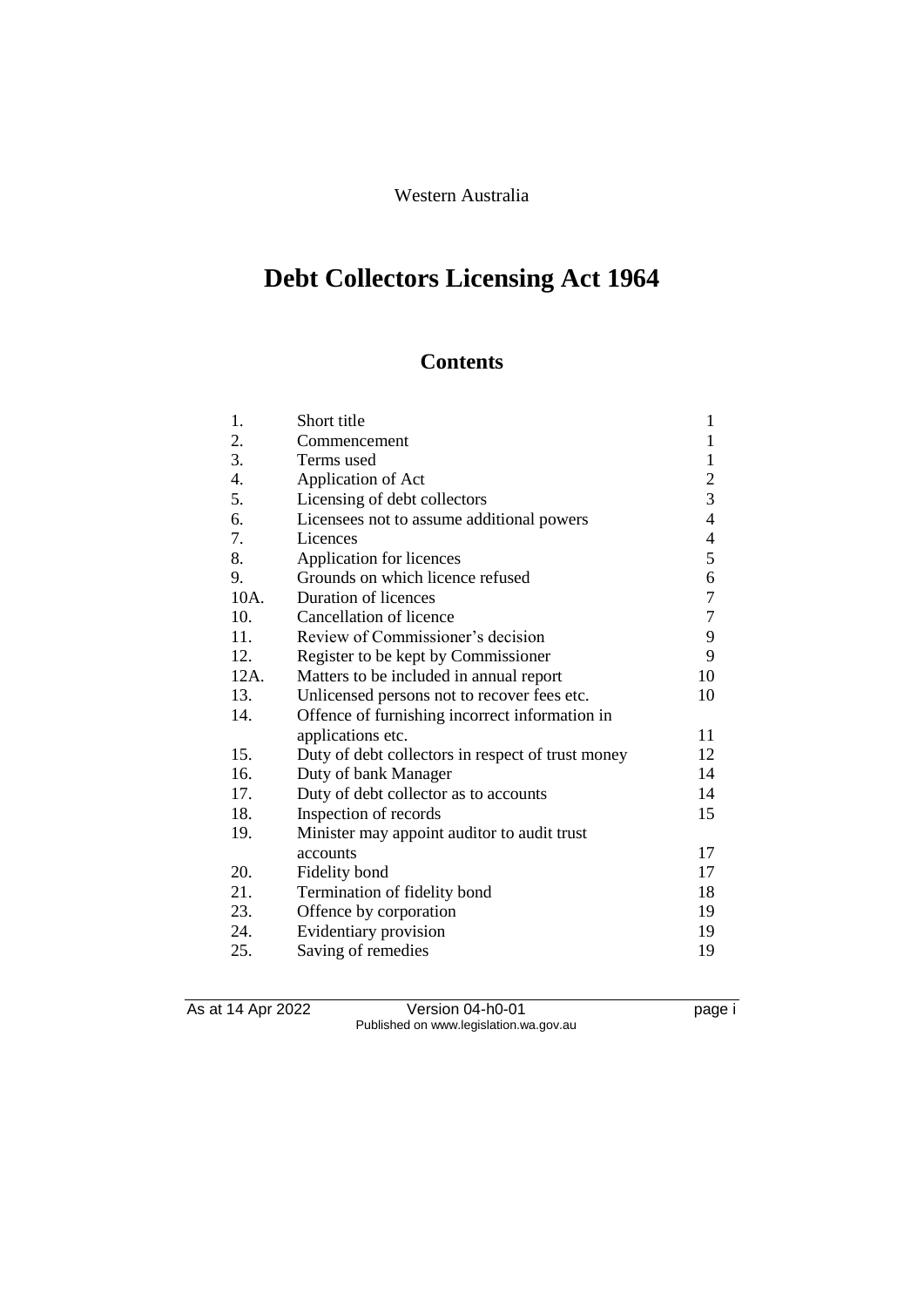#### **Contents**

| 26. | Regulations                  | 20 |
|-----|------------------------------|----|
|     | <b>Notes</b>                 |    |
|     | Compilation table            | 22 |
|     | Uncommenced provisions table | 23 |
|     | Other notes                  | 24 |
|     | <b>Defined terms</b>         |    |

page ii Version 04-h0-01 As at 14 Apr 2022 Published on www.legislation.wa.gov.au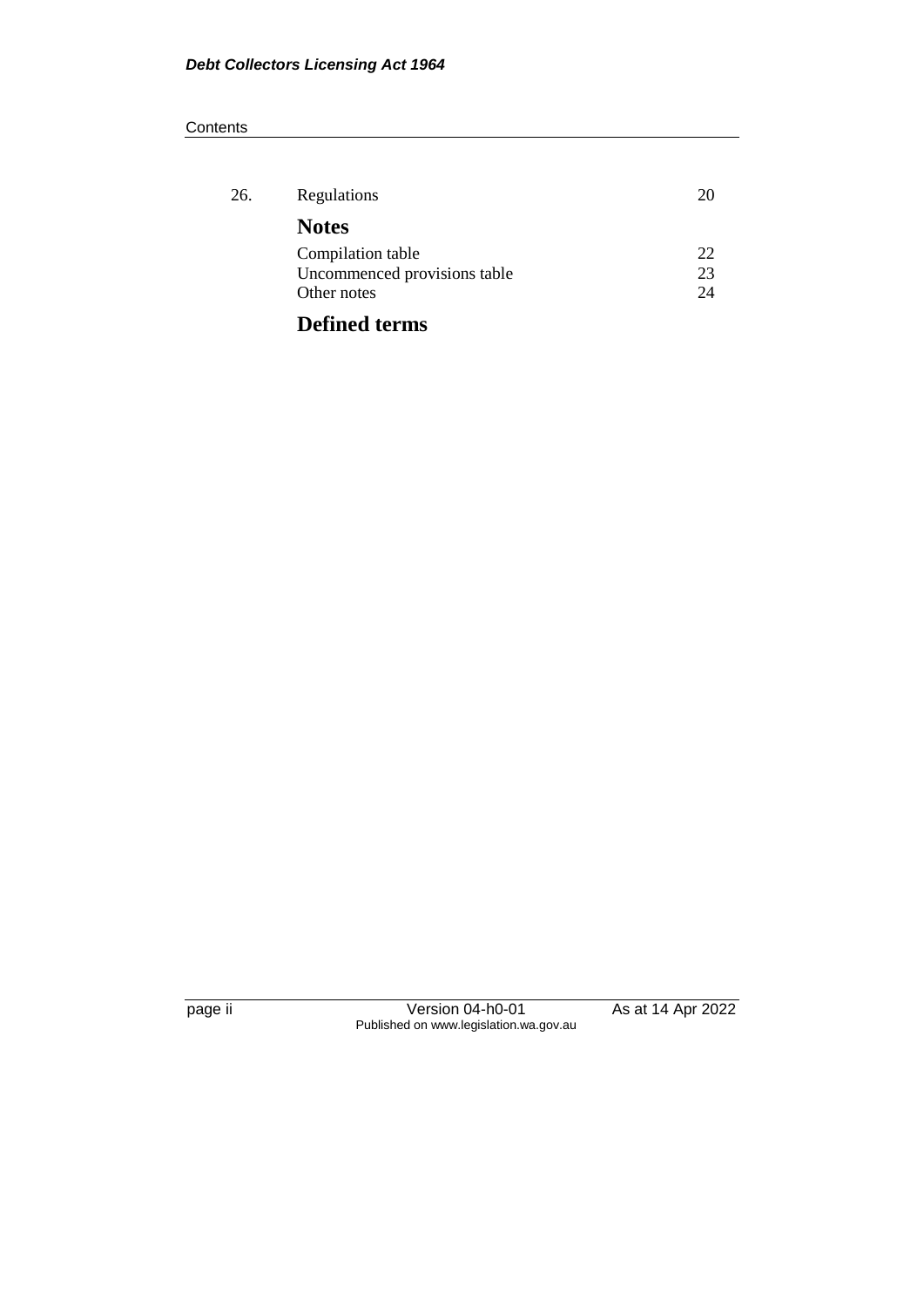Western Australia

# **Debt Collectors Licensing Act 1964**

#### **An Act to provide for the licensing of debt collectors, and for incidental and other purposes.**

#### **1. Short title**

This Act may be cited as the *Debt Collectors Licensing Act 1964*.

#### **2. Commencement**

This Act shall come into operation on a date to be fixed by proclamation.

#### **3. Terms used**

In this Act unless the contrary intention appears —

*bank* means an ADI (authorised deposit-taking institution) as defined in section 5 of the *Banking Act 1959* of the Commonwealth;

*Commissioner* has the meaning given in the *Fair Trading Act 2010* section 6;

*debt collector* means a person (whether or not he carries on any other business) who on behalf of any other person and for or in expectation of any gain, fee or reward whatever, by whomsoever paid or payable and either on his own account or in conjunction with another, carries on the business of collecting requesting or demanding payment of debts or who advertises or notifies that he carries on that business;

*licence* means a valid and current licence issued under this Act authorising the holder thereof to act as a debt collector;

As at 14 Apr 2022 Version 04-h0-01 page 1 Published on www.legislation.wa.gov.au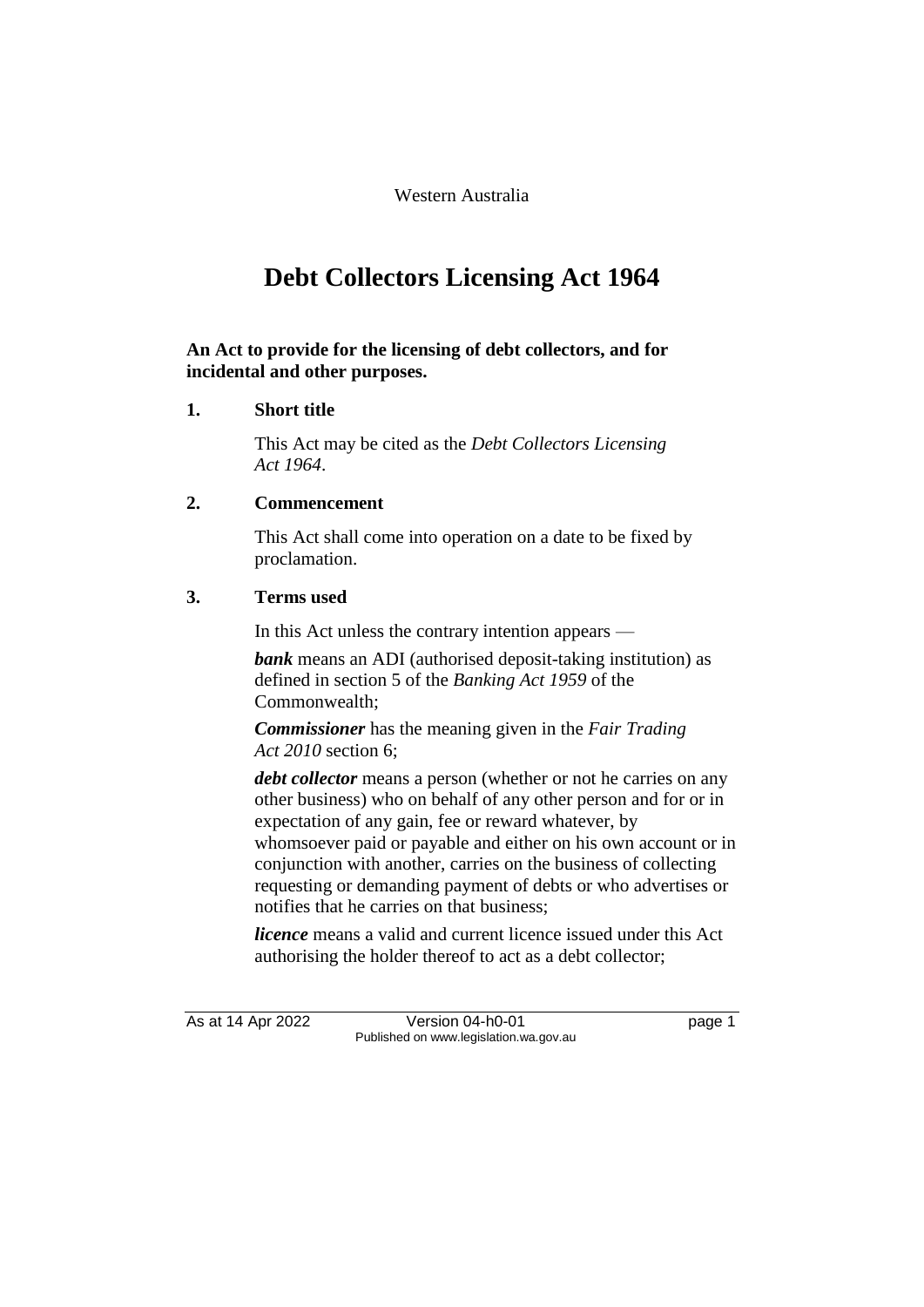*licensee* means the holder of a licence;

*money* includes any instrument for the payment of money in any case where the instrument may be paid into an account with a bank;

*money received for or on behalf of any person* includes money that is held for or on behalf of any person whether originally received for or on his behalf or not;

*to pay into a trust account* means to pay into a bank, carrying on business in the State, to the credit of an account —

- (a) that is kept by the bank; and
- (b) the designation of which includes the words, "trust account of" and the name of the debt collector concerned;

*trust account* means a record of accounts relating to trust money;

*trust money* means any money collected or received by a person in the capacity of debt collector as agent for another person.

*[Section 3 amended: No. 26 of 1999 s. 73(2); No. 55 of 2004 s. 220; No. 58 of 2010 s. 181.]*

#### **4. Application of Act**

The provisions of this Act do not apply to any of the following persons, that is to say —

- (a) an Australian legal practitioner within the meaning of that term in the *Legal Profession Act 2008* section 3; and
- (b) a public accountant acting in the ordinary course of his profession or calling as such; and
- (c) the sheriff, or any deputy sheriff or other officer appointed to assist the sheriff in the execution of his duties appointed pursuant to Part IX of the *Supreme Court Act 1935*, acting in pursuance of his duties as sheriff, deputy sheriff or officer; and

page 2 **Version 04-h0-01** As at 14 Apr 2022 Published on www.legislation.wa.gov.au

**s. 4**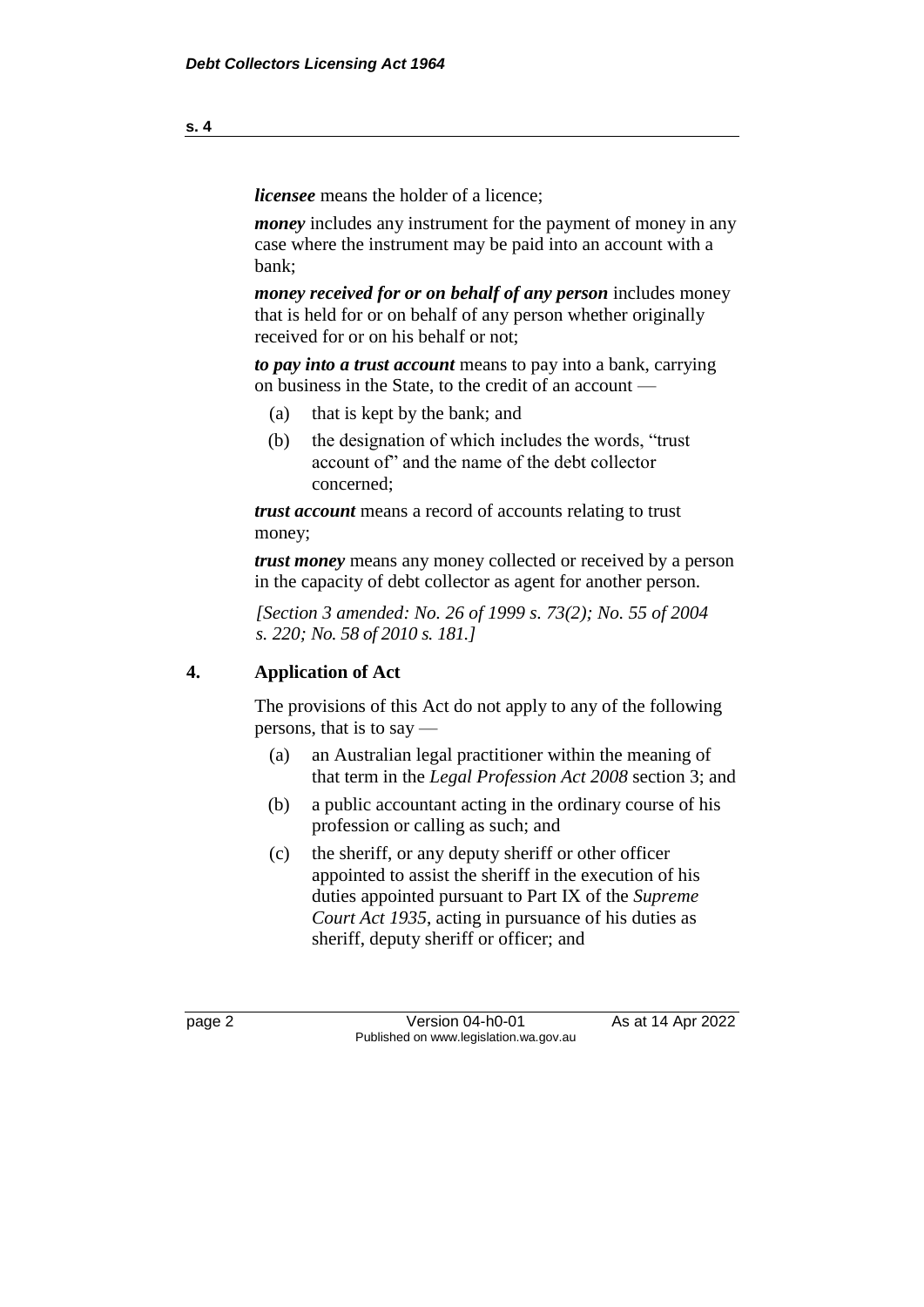- **s. 5**
- (d) a bailiff or assistant bailiff appointed under Part 7 Division 1 of the *Civil Judgments Enforcement Act 2004*; and
- (e) a liquidator, receiver, or trustee acting in pursuance of his duties as such; and
- (f) a bank; and
- (fa) a corporation that is a friendly society within the meaning of section 16C of the *Life Insurance Act 1995* of the Commonwealth; and
- (fb) a trustee company carrying on business pursuant to any Act of this State or the Commonwealth; and
- (g) a person who is an officer, employee or clerk of any person, body or authority referred in the preceding paragraphs of this section and who is acting in the ordinary course of the profession, calling or business of, and on behalf of that person, body or authority; and
- (h) a person, body or authority and his or its officers or employees acting in pursuance of his duties as such exempted by the regulations from the application of this Act, who or which does anything pursuant to any Act or law that but for an exemption granted under this paragraph would constitute him or it a debt collector.

*[Section 4 amended: No. 26 of 1999 s. 73(3); No. 65 of 2003 s. 28; No. 59 of 2004 s. 141; No. 21 of 2008 s. 658.]*

## **5. Licensing of debt collectors**

- (1) After the expiration of 3 months after the coming into operation of this Act a person shall not —
	- (a) exercise or carry on; or
	- (b) advertise, notify or state that he carries on or is willing to exercise or carry on; or

As at 14 Apr 2022 Version 04-h0-01 page 3 Published on www.legislation.wa.gov.au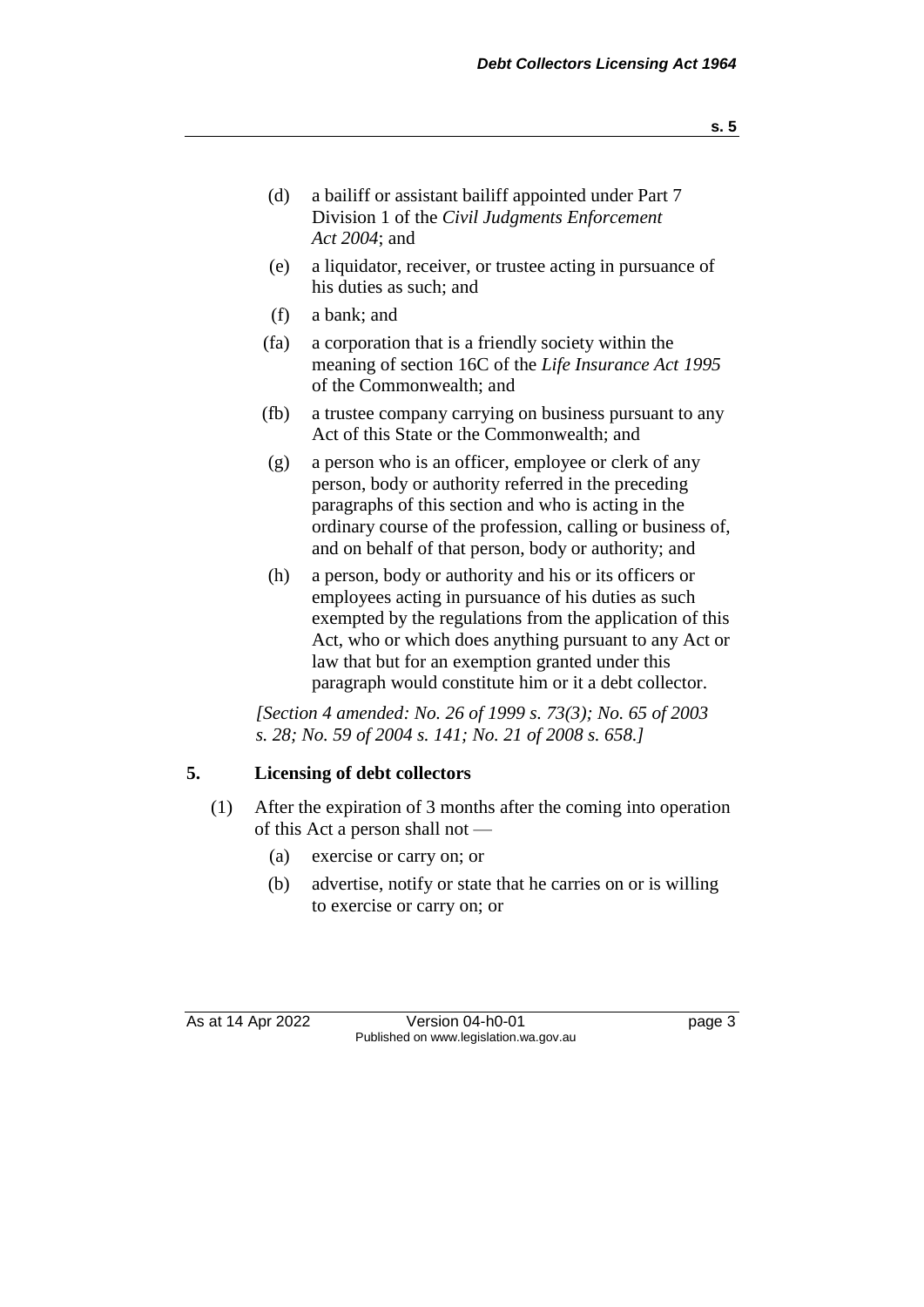(c) in any way hold himself out to the public as ready to exercise or carry on,

the business or any of the functions of a debt collector, unless he is the holder of a licence under this Act.

(2) A person who contravenes or fails to comply with any of the provisions of subsection (1) is guilty of an offence. Penalty for this subsection: a fine of \$50 000.

*[Section 5 amended: No. 113 of 1965 s. 8; No. 50 of 2003 s. 55(2); No. 25 of 2019 s. 26.]* 

#### **6. Licensees not to assume additional powers**

- (1) A licensee does not by virtue of his being the holder of a licence have any power or authority that he would not have had if this Act had not come into operation.
- (2) A licensee who suggests or implies that any power or authority, other than the power or authority to exercise or carry on the business or any of the functions of a debt collector, is conferred upon him by this Act or by his licence is guilty of an offence against this Act.

Penalty for this subsection: a fine of \$25 000.

*[Section 6 amended: No. 25 of 2019 s. 25.]*

#### **7. Licences**

- (1) A licence shall be in the form approved in writing by the Commissioner.
- (2) Where a licence is issued to
	- (a) a natural person, the licence shall set forth the name, place of business and place of abode of the licensee;
	- (b) a corporation, the licence shall set forth the name of the corporation and the address of its sole or principal place of business in the State.

page 4 Version 04-h0-01 As at 14 Apr 2022 Published on www.legislation.wa.gov.au

**s. 6**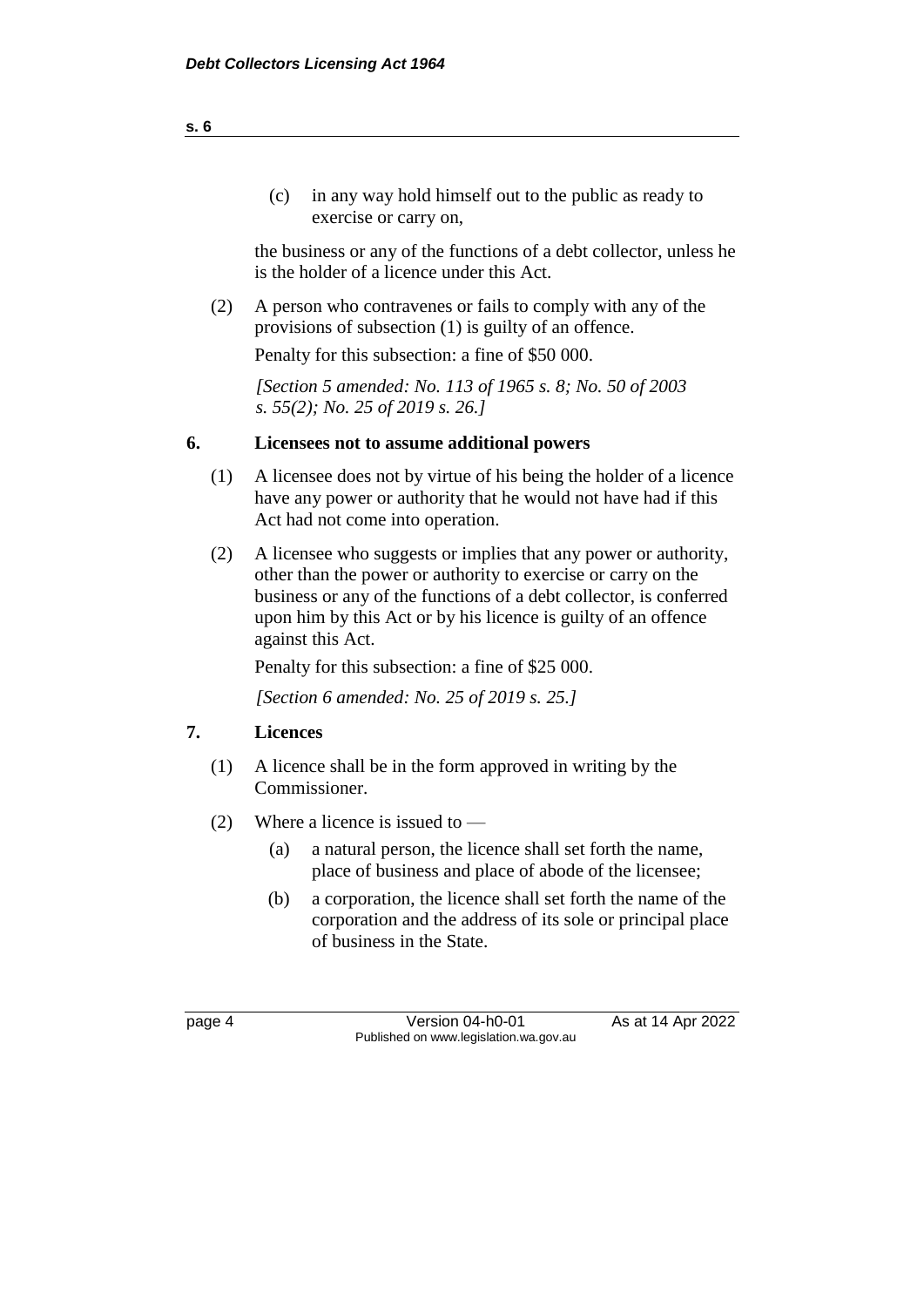- (3) The fee payable for a licence shall be such amount as may prescribed.
- *[(4), (5) deleted]*

*[Section 7 amended: No. 44 of 2016 s. 11.]*

#### **8. Application for licences**

- (1) A person who desires to obtain a licence or renewal thereof shall make application in the form approved in writing by the Commissioner.
- (2A) Subject to subsection (10), the application shall be accompanied  $by -$ 
	- (a) testimonials as to the character of the applicant signed by not less than 3 reputable persons; and
	- (b) the prescribed fee.
- (2B) The prescribed fee shall be refunded to the applicant if the application is withdrawn or refused.
	- (3) The application shall be lodged with the Commissioner.
	- (4) Upon the receipt of an application for the grant or renewal of a licence the Commissioner shall as soon as practicable thereafter notify the Commissioner of Police, who —
		- (a) shall inquire into the character and suitability of the applicant to be a licensee; and
		- (b) shall report in writing thereon to the Commissioner.
- (5A) The Commissioner of Police may object to the granting of the application and if he objects he shall include in his report a statement setting out that he objects and the grounds for his objection.
- (5B) Any objection made under subsection (5A), may be made only on one or more of the grounds upon which the Commissioner may refuse the grant or renewal of a licence under section 9.

As at 14 Apr 2022 Version 04-h0-01 page 5 Published on www.legislation.wa.gov.au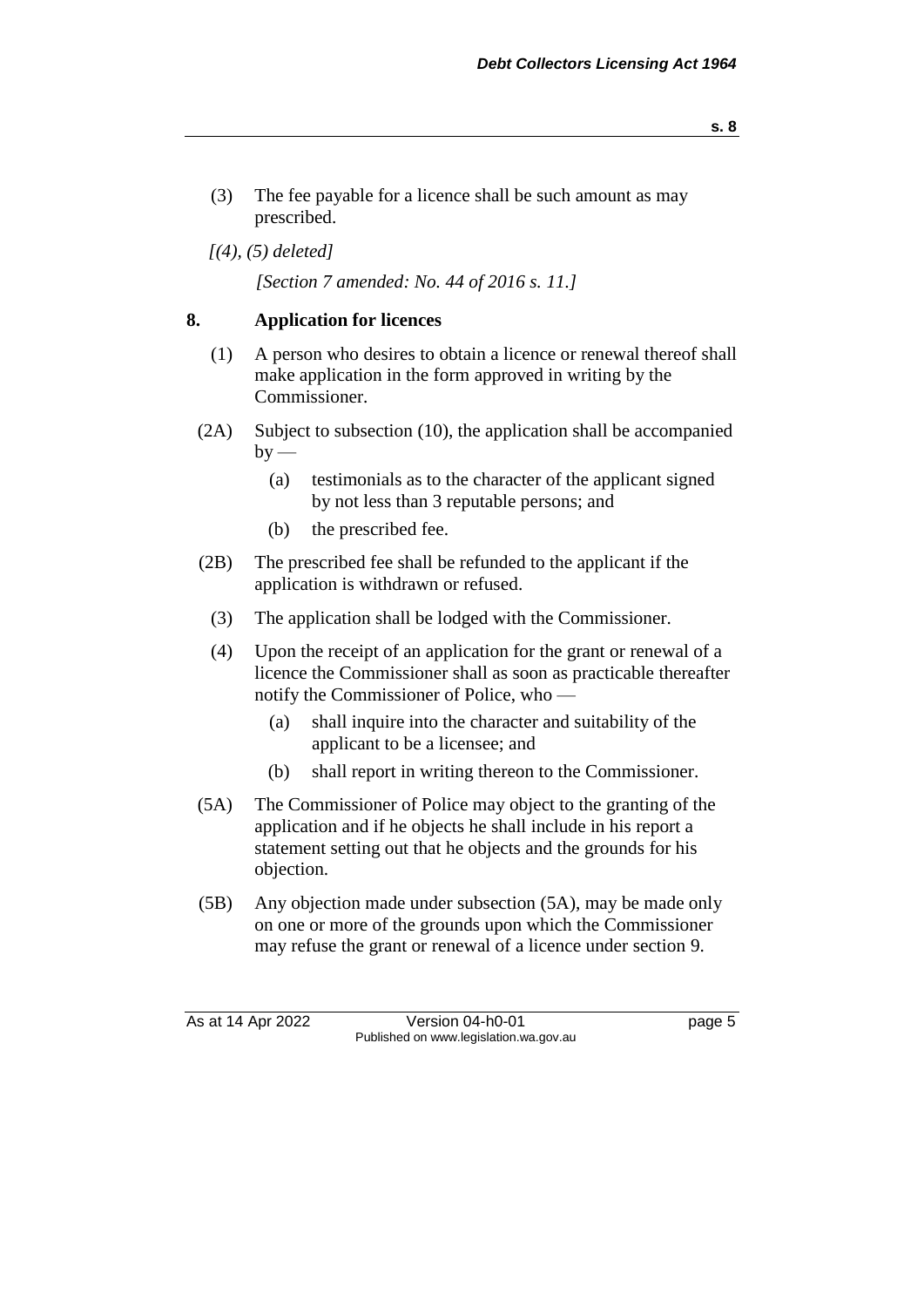| (5C) | Where a report of the Commissioner of Police contains an        |
|------|-----------------------------------------------------------------|
|      | objection, the Commissioner under this Act shall notify the     |
|      | applicant concerned in writing of the objection and afford the  |
|      | applicant the opportunity to make submissions in support of the |
|      | application.                                                    |

- (6) The Commissioner, for the purposes of deciding an application for the grant or renewal of a licence under this Act, may consider evidence as to the character and suitability of the applicant to be a licensee and shall take into consideration the report referred to in subsection (4) and may grant or refuse the application.
- *[(7)-(9) deleted]*
	- (10) Where an application is made for the renewal of a licence the application is not required to be accompanied by such testimonials as to the character of the applicant as are referred to in subsection (2A)(a), unless the Commissioner so requires.

*[Section 8 amended: No. 21 of 1966 s. 2; No. 55 of 2004 s. 221; No. 19 of 2010 s. 51; No. 44 of 2016 s. 12.]* 

#### **9. Grounds on which licence refused**

- (1) The Commissioner has to refuse an application for the grant or renewal of a licence unless satisfied that the applicant named therein —
	- (a) is of good fame and character; and
	- (b) is a fit and proper person to be a licensee; and
	- (c) is of the age of 21 years or more.
- (2) Where an applicant is a corporation any reference in subsection (1) to an applicant shall be read and construed as a reference to the directors of that corporation.
- *[(3) deleted]*

| . .<br>┍<br>e e |  |
|-----------------|--|
|-----------------|--|

page 6 Version 04-h0-01 As at 14 Apr 2022 Published on www.legislation.wa.gov.au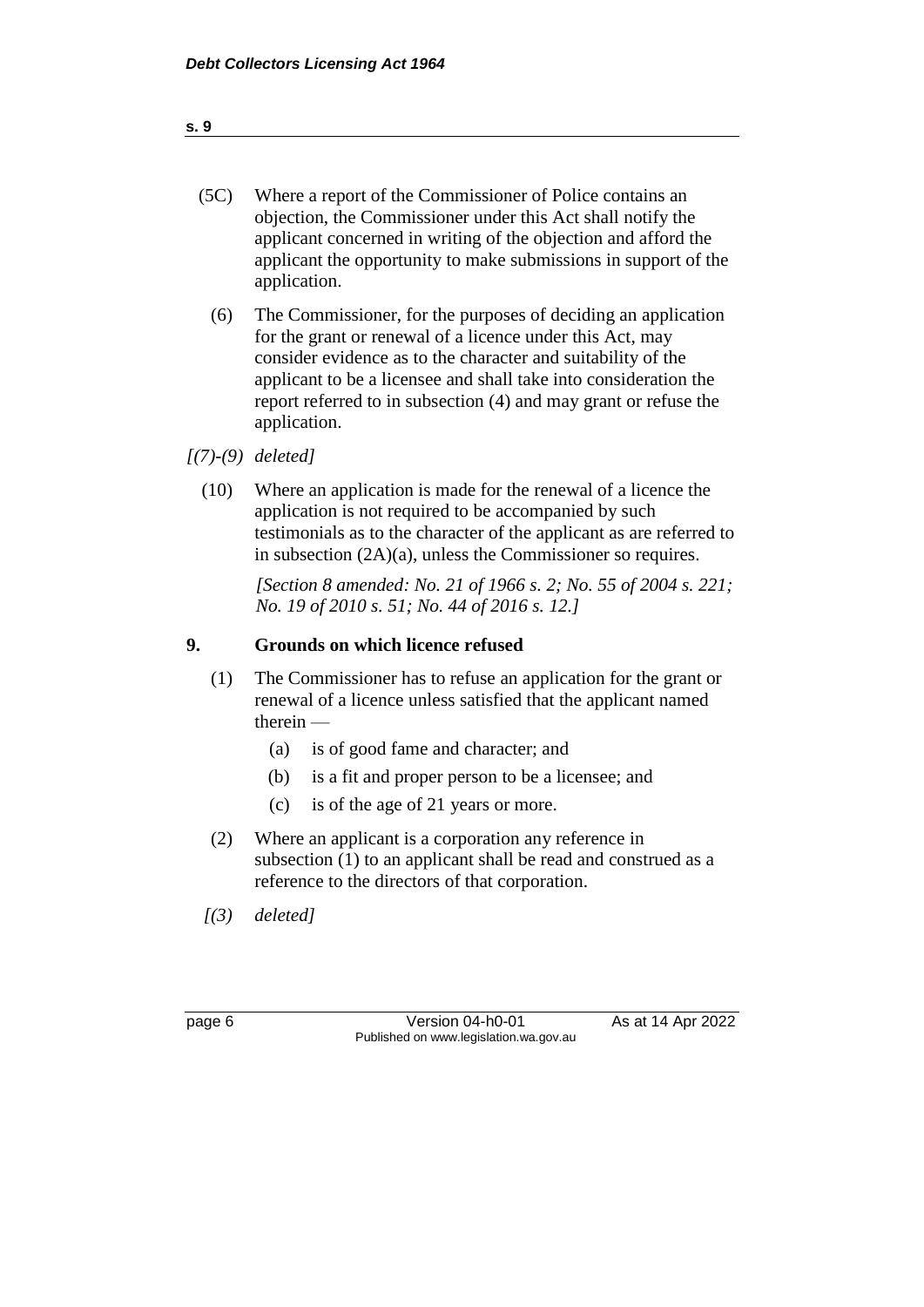- (4) Subject to section 20, where the Commissioner grants an application for a licence or renewal thereof, the Commissioner shall, on payment to him of the fee prescribed, issue the licence.
- (5) Where proof of the loss or destruction of a licence is given to the satisfaction of the Commissioner, he may issue a duplicate licence on payment of the fee prescribed.

*[Section 9 amended: No. 55 of 2004 s. 222.]*

#### **10A. Duration of licences**

- (1) A licence is to be issued or renewed for a period prescribed.
- (2) A period prescribed for the purposes of subsection (1) cannot be less than 12 months.
- (3) Different periods may be prescribed for the purposes of subsection (1) in relation to the renewal of licences of different prescribed descriptions.
- (4) A licence may be renewed even if an application for its renewal has not been made under section 8 before the licence expired  $if -$ 
	- (a) such an application is made within 28 days after the licence has expired; and
	- (b) any amount prescribed by way of penalty for a late application is paid.
- (5) A licence renewed as described in subsection (4) is to be taken for all purposes to have taken effect on the day immediately succeeding the day on which the previous licence expired.

*[Section 10A inserted: No. 44 of 2016 s. 13.]*

#### **10. Cancellation of licence**

(1) Any person may, at any time, make a complaint in writing to the Commissioner about the holding of a licence by a specified licensee if the complaint complies with subsection (1ab).

As at 14 Apr 2022 Version 04-h0-01 page 7 Published on www.legislation.wa.gov.au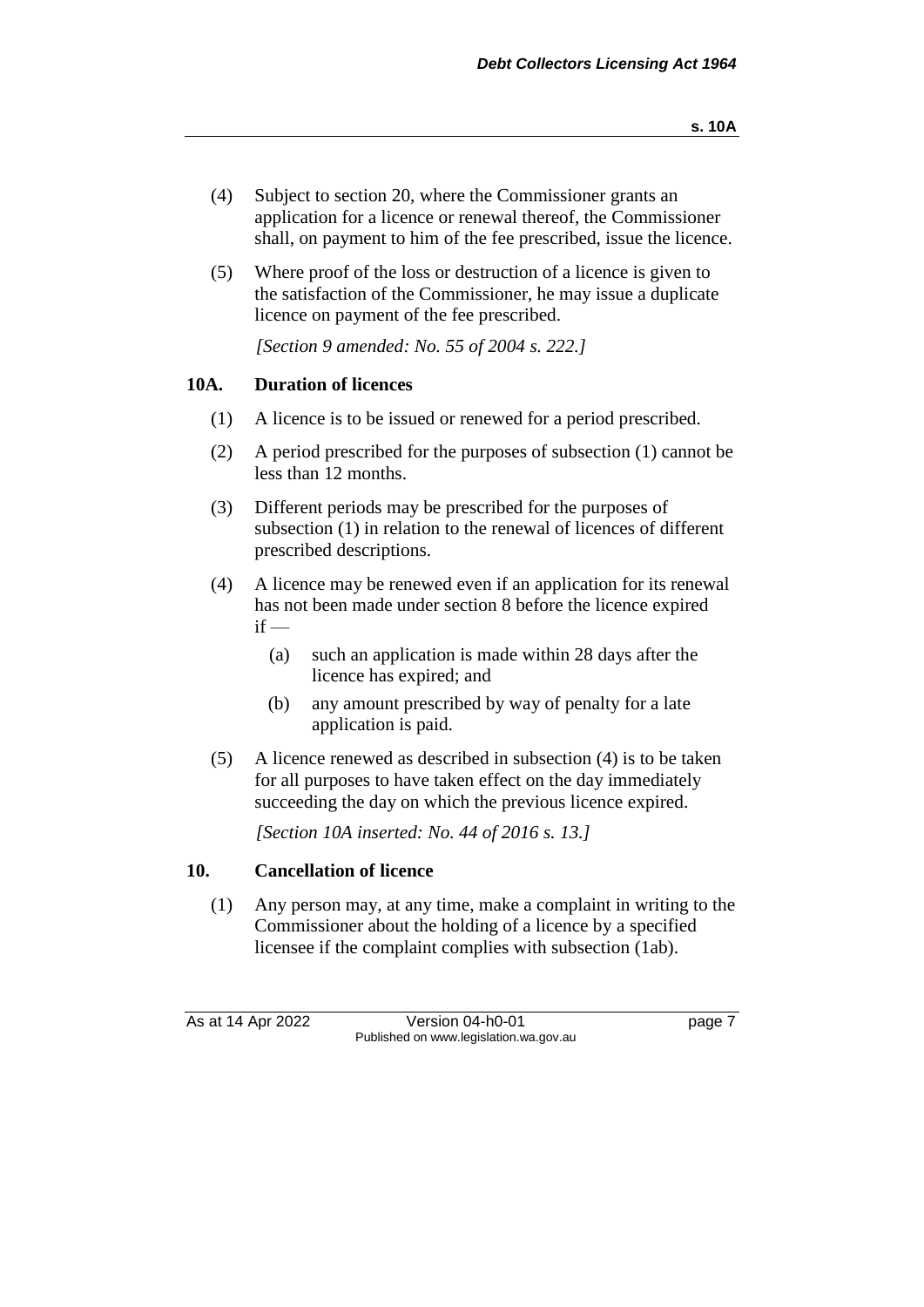| w<br>۰. | ۹ | ×<br>۰. |
|---------|---|---------|
|         |   |         |

- (1a) For a complaint to comply with this subsection
	- (a) the complaint has to specify the licensee and the ground of the complaint; and
	- (b) the ground of the complaint has to be a ground described in subsection (1).
- (1b) The Commissioner may, on receiving a complaint under subsection (1) or on the Commissioner's own initiative, make any investigation or inquiry that the Commissioner considers necessary to decide whether to make an allegation under subsection  $(2)$  —
	- (a) on the ground that the licensee improperly obtained his licence contrary to the provisions of this Act; or
	- (b) on the ground that the licensee has been convicted of any offence against this Act; or
	- (c) on any of the grounds on which the Commissioner may refuse the grant or renewal of a licence under section 9.
- (1c) If the Commissioner decides that it is appropriate to do so, the Commissioner may make an allegation to the State Administrative Tribunal that there is a ground for it to make an order under subsection (2).
- (1d) If the Commissioner decides not to make an allegation concerning a licensee about whom a complaint was made to the Commissioner under subsection (1), the Commissioner is required to notify the person who made the complaint of that decision and the reason for it.
- (2) Where the State Administrative Tribunal, on dealing with an allegation under subsection (1c), is satisfied that any of the grounds described in subsection (1b) is proved, it may order that the licence be delivered up to the Commissioner and cancelled and that the licensee be disqualified either permanently or for such period as the Tribunal specifies in the order from holding a licence.
- *[(3) deleted]*
- 

page 8 Version 04-h0-01 As at 14 Apr 2022 Published on www.legislation.wa.gov.au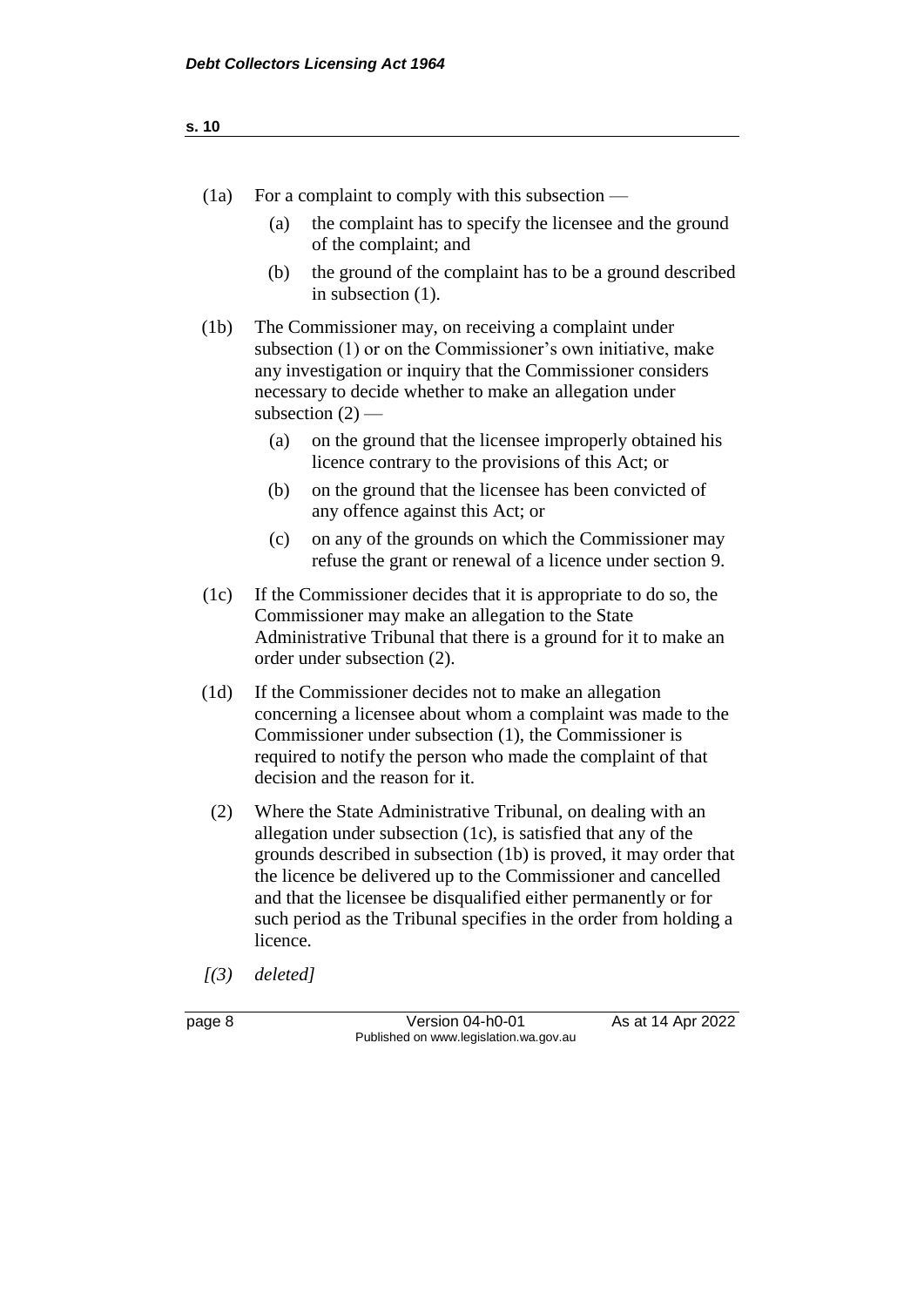- (4) Where the State Administrative Tribunal makes an order under subsection (2), the Commissioner shall, as soon as practicable after the order is made, send a copy of the order to the Commissioner of Police.
- (5) During the period for which a licensee is disqualified from holding a licence he shall be deemed not to be the holder of a licence.

*[Section 10 amended: No. 55 of 2004 s. 223.]*

#### **11. Review of Commissioner's decision**

- (1) Where the Commissioner refuses to grant an application under section 8 the applicant may apply to the State Administrative Tribunal for a review of the decision.
- (2) Where the Commissioner grants an application under section 8 after the Commissioner of Police has objected under that section to the granting of the application, the Commissioner of Police may apply to the State Administrative Tribunal for a review of the decision.

*[Section 11 inserted: No. 55 of 2004 s. 224.]*

#### **12. Register to be kept by Commissioner**

- (1) The Commissioner shall keep a register of all licences, renewals of licences and cancellation of licences.
- (2) The register shall be available for inspection by any member of the public during the hours that the office of the Commissioner is open to the public on payment of the fee prescribed.

*[Section 12 amended: No. 55 of 2004 s. 225.]*

As at 14 Apr 2022 Version 04-h0-01 page 9 Published on www.legislation.wa.gov.au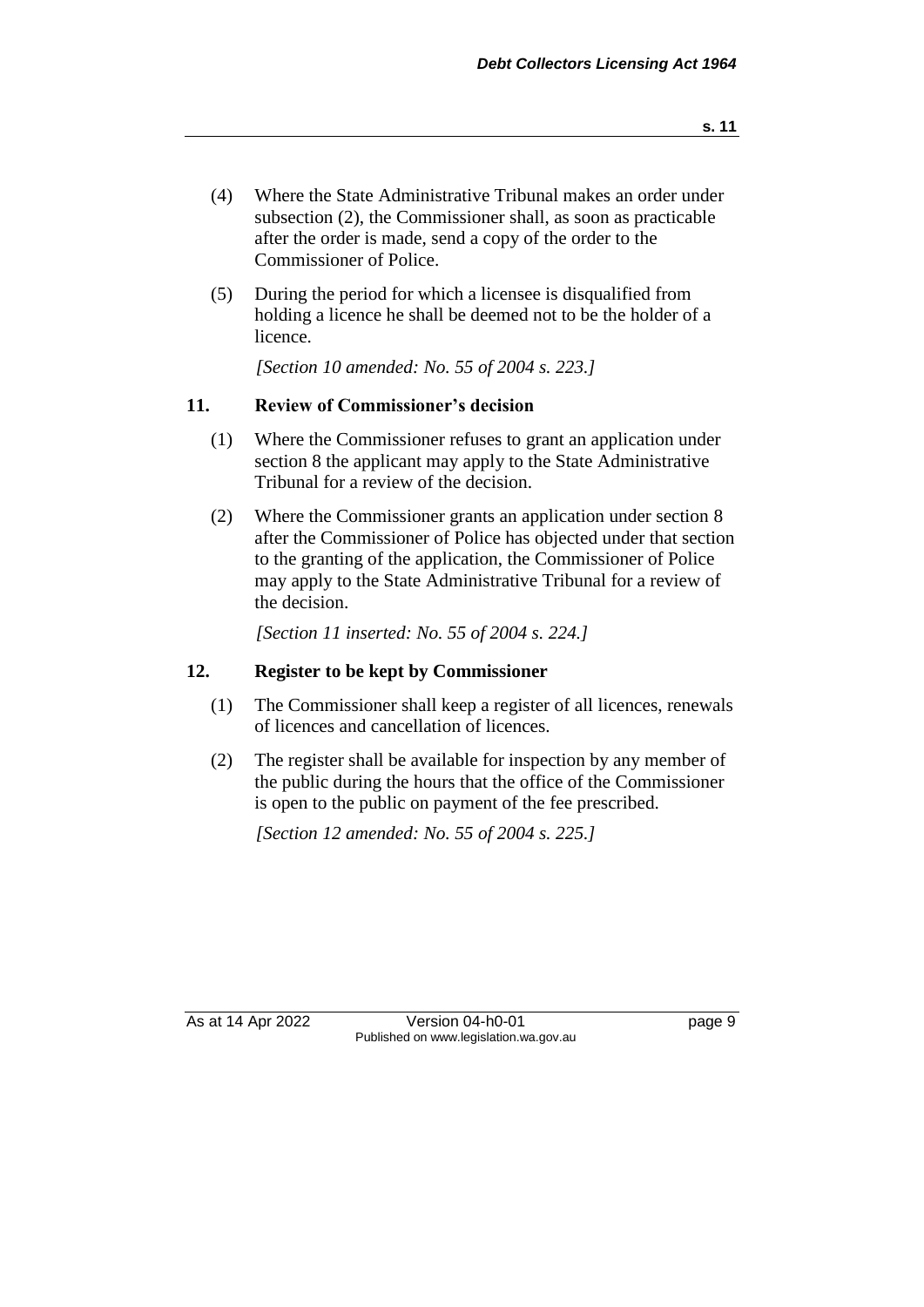**s. 12A**

#### **12A. Matters to be included in annual report**

The annual report of the department in which the Commissioner is employed is to include details of —

- (a) the number, nature, and outcome, of  $-$ 
	- (i) investigations and inquiries undertaken by, or at the direction of, the Commissioner for the purposes of this Act; and
	- (ii) matters that have been brought before the State Administrative Tribunal under this Act;

and

- (b) the number and nature of matters referred to in paragraph (a) that are outstanding; and
- (c) any trends or special problems that may have emerged; and
- (d) forecasts of the workload of the Commissioner in performing functions under this Act in the year after the year to which the report relates; and
- (e) any proposals for improving the performance of the Commissioner's functions under this Act.

*[Section 12A inserted: No. 55 of 2004 s. 226.]*

#### **13. Unlicensed persons not to recover fees etc.**

- (1) Subject to this Act, a person is not entitled to sue for or recover or retain any commission, fees, charges, reward or other remuneration for or in respect of any service done by him as a debt collector, unless —
	- (a) he was a licensee at the time of the doing of that service; and
	- (b) his engagement or appointment to act as debt collector in respect of the service is in writing signed by the person on whose behalf the service is to be done or his agent or representative; and

page 10 **Version 04-h0-01** As at 14 Apr 2022 Published on www.legislation.wa.gov.au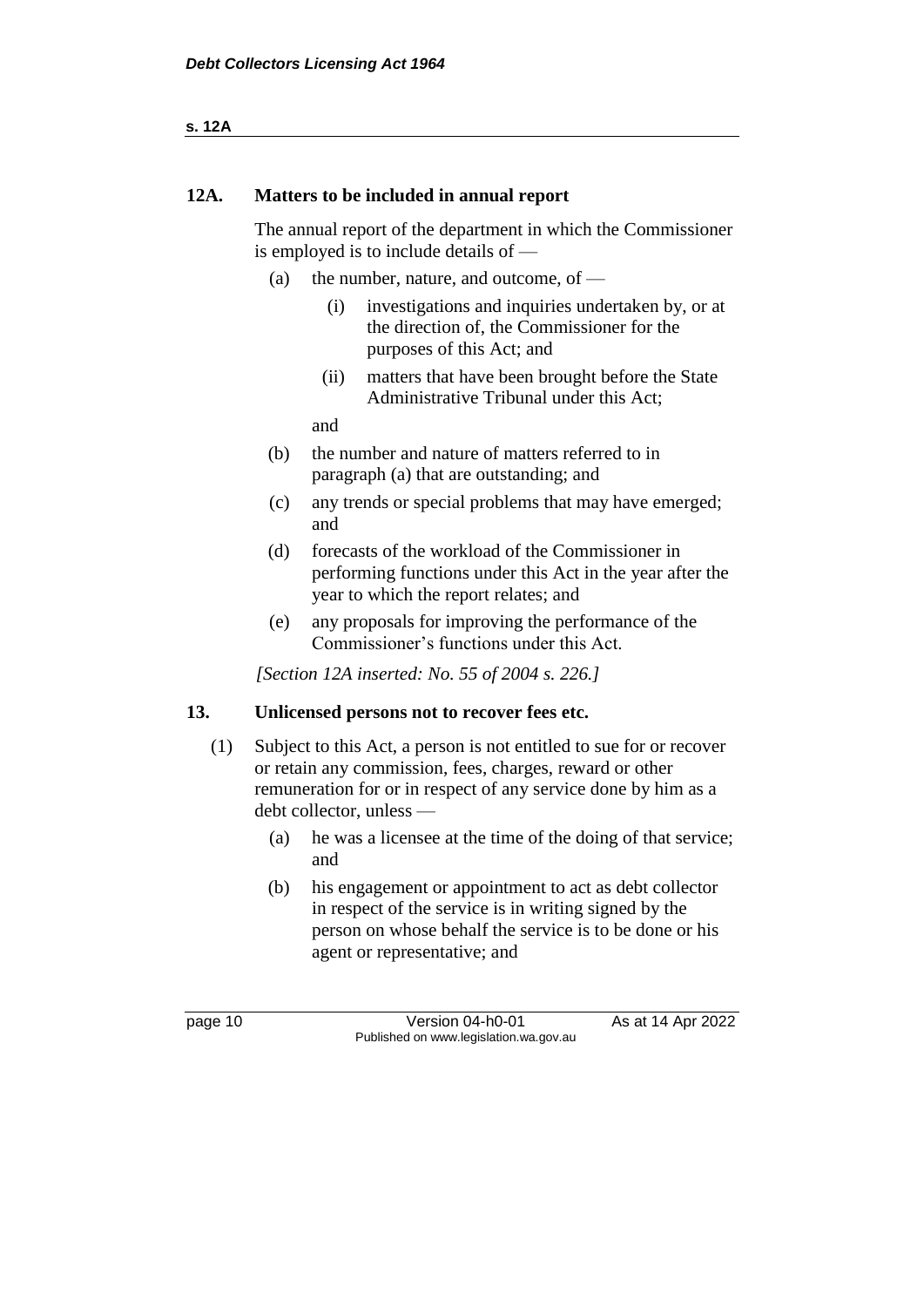- (c) the commission, fees, charges, reward or other remuneration for, or in respect of, the service are included in and not in excess of the commission, fees, charges, reward or other remuneration agreed upon by the person acting as a debt collector and the person on whose behalf the service is done.
- (2) This section does not apply in relation to any such service done by a debt collector before the expiration of 3 months after the coming into operation of this Act.

#### **14. Offence of furnishing incorrect information in applications etc.**

(1) A person who in any application or other document or statement made under or for the purposes of this Act, knowingly makes any statement that is not correct or furnishes any particulars that are not correct or knowingly omits to furnish any particulars that are required by this Act to be furnished, is guilty of an offence against this Act.

Penalty for this subsection: a fine of \$20 000.

(2) Where the fees, charges, commission, reward or other remuneration that a licensee is entitled to receive for or in respect of any service done by him are agreed upon between the licensee and the person on whose behalf the service is done, any licensee who for or in respect of that service, demands, receives or retains from any moneys received by him for and on behalf of any person, an amount by way of fees, charges, commission, reward or other remuneration that is in excess of or not included in the fees, charges, commission, reward or other remuneration as the case may be, so agreed upon, is guilty of an offence against this Act.

Penalty for this subsection: a fine of \$20 000.

(3) Upon conviction for an offence against subsection (2), the Court convicting the licensee shall order him to refund any fees, charges, commission, reward or other remuneration received or retained by him, that are in excess of or not included in the fees,

| As at 14 Apr 2022 | Version 04-h0-01                       | page 11 |
|-------------------|----------------------------------------|---------|
|                   | Published on www.legislation.wa.gov.au |         |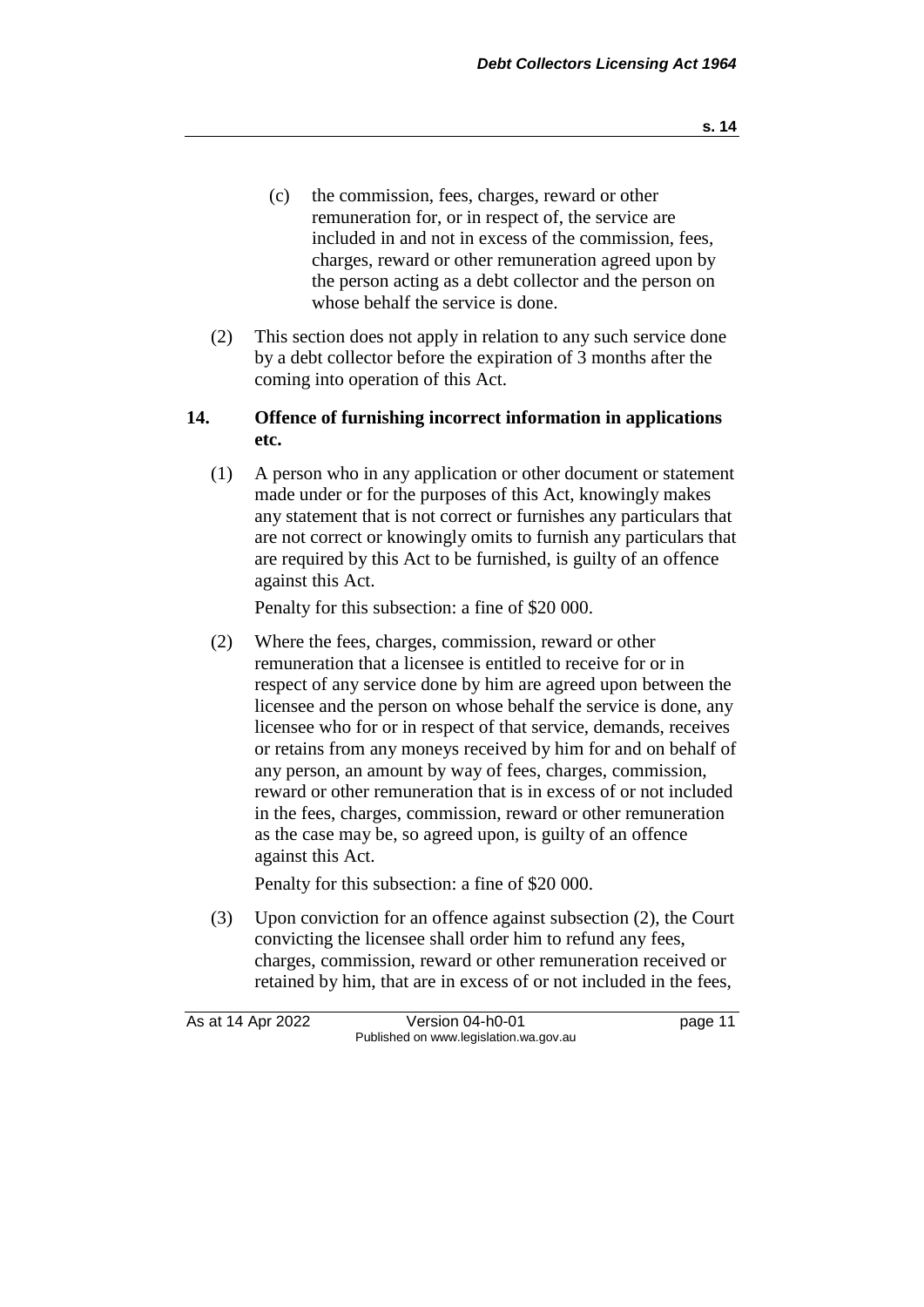#### charges, commission, reward or other remuneration so agreed upon.

*[Section 14 amended: No. 113 of 1965 s. 8; No. 25 of 2019 s. 22.]* 

### **15. Duty of debt collectors in respect of trust money**

- (1) Where a debt collector in respect of any service or transaction in the course of his business as such receives or collects an amount of trust money, for or on behalf of any person —
	- (a) he shall, before the expiration of the day next following the day of the receipt or collection of the amount being a day on which the banks in the State are open for business —
		- (i) record the amount, or cause the amount to be recorded in his record of accounts so as to show particulars of the receipt or collection separately from records of money received, collected, or held on his own account or for or on behalf of any other person; and
		- (ii) pay the whole of the amount, or cause the whole of the amount to be paid into a trust account;
		- and
	- (b) shall not withdraw, or permit the withdrawal of the whole or any part of the amount except in payment of —
		- (i) the expenses, commission, fees and other charges of or incidental to the service or transaction; and
		- (ii) any moneys owing to the debt collector by the person on whose behalf the service or transaction was carried out to which the debt collector is lawfully entitled.
- (2) Every debt collector shall within 14 days of demand in writing made by the person on whose behalf the service or transaction was carried out, and in any event unless the person otherwise agrees in writing, within 45 days of receipt of the trust money in

| page 12 | Version 04-h0-01                       | As at 14 Apr 2022 |
|---------|----------------------------------------|-------------------|
|         | Published on www.legislation.wa.gov.au |                   |

**s. 15**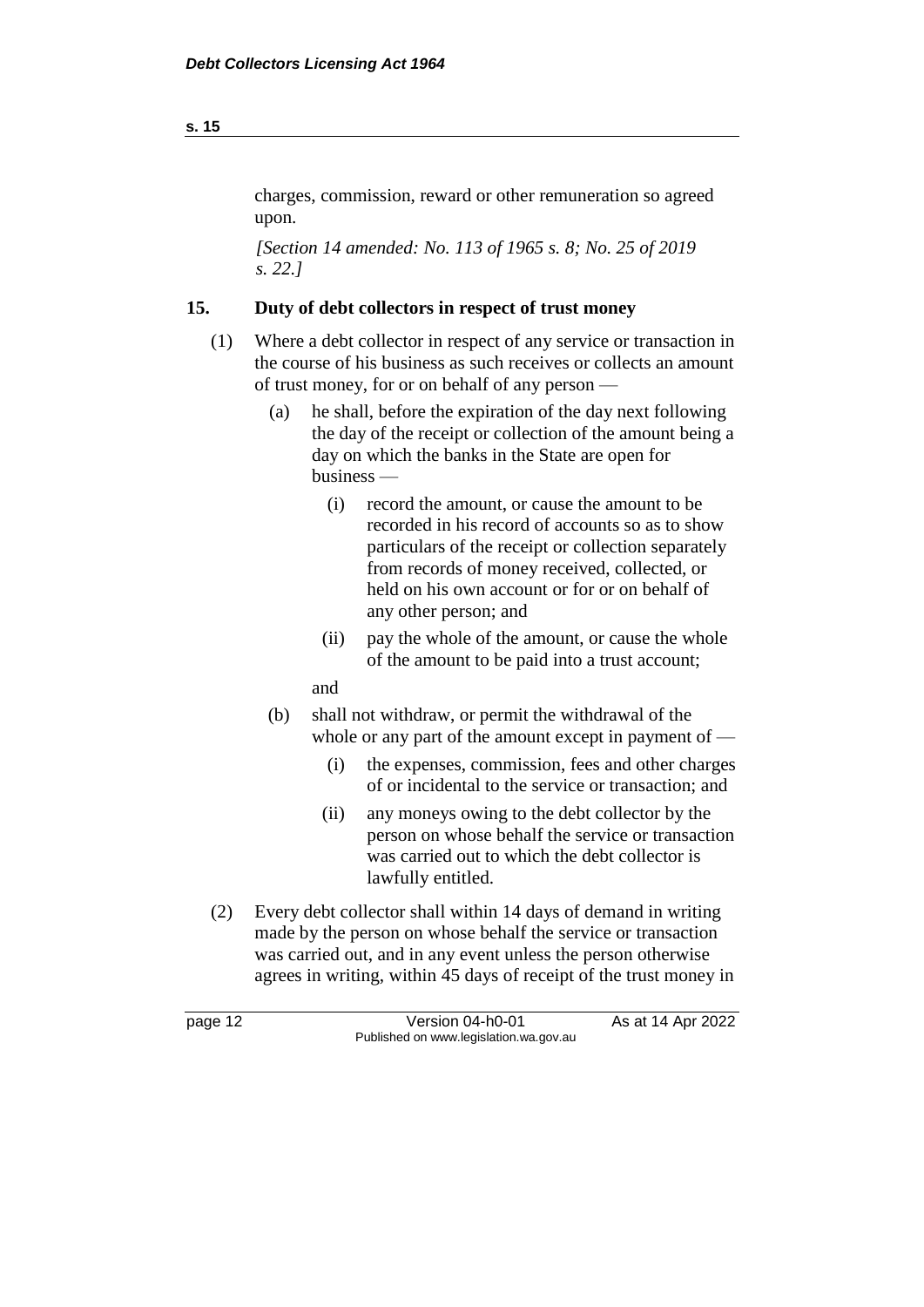respect of the service or transaction, pay the balance of that money, if any, to the person on whose behalf the service or transaction was carried out or as he may direct in writing.

- (3) A debt collector shall not draw against or cause any payment to be made from a trust account unless the drawing or payment is made by or on his cheque, and where the cheque is in respect of a payment referred to in subsection (2), that cheque requires payment to be made to or to the order of the person to whom the sum for which that cheque is drawn is payable under or in pursuance of that subsection, is crossed and bears across its face the words "not negotiable".
- (4) A debt collector, shall within 14 days after
	- (a) any trust account is opened by him notify in writing the Commissioner of the name of the trust account and the name and address of the bank where the account is kept; and
	- (b) any change of the name of that trust account or in the bank where the trust account is kept, so notify the Commissioner of the new name of the trust account and the name and address of that bank.
- (5) A debt collector who neglects or fails to comply with this section commits an offence against this Act.

Penalty for this subsection: a fine of \$25 000.

- (6) Money paid into a trust account in accordance with this section is not —
	- (a) available for payment of the debts of a debt collector or to any other creditor of the debt collector; or
	- (b) liable to be attached or taken into execution under the order or process of any court whatsoever at the instance of any other creditor.

As at 14 Apr 2022 Version 04-h0-01 page 13 Published on www.legislation.wa.gov.au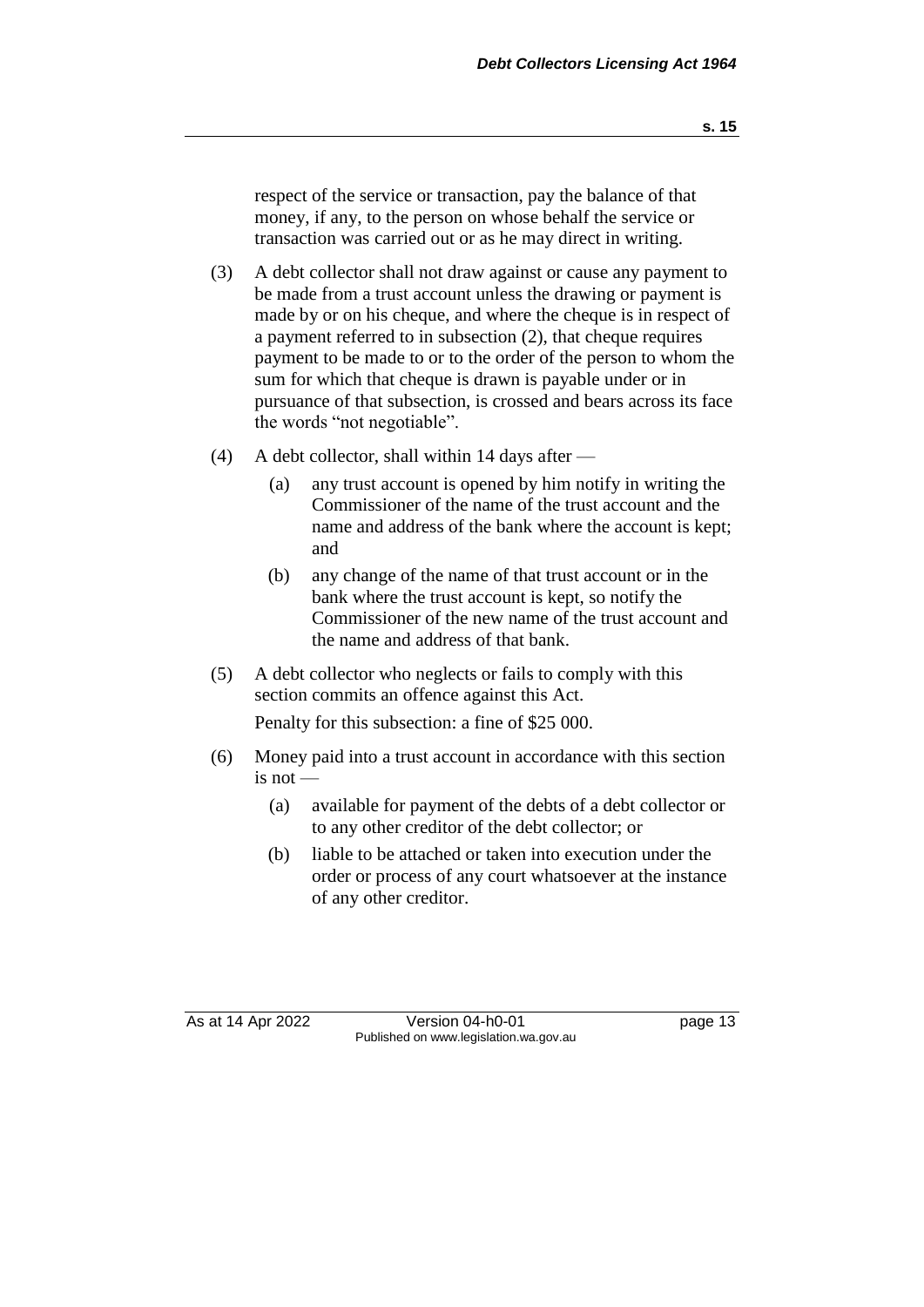#### **s. 16**

(7) Nothing in this section takes away or affects any lawful claim or lien that any licensee may have against or upon any money standing to the credit of a trust account.

*[Section 15 amended: No. 55 of 2004 s. 227; No. 25 of 2019 s. 26.]*

#### **16. Duty of bank Manager**

(1) The Manager or other principal officer of a bank with which a licensee has deposited any money whether in his own account or in any trust account, shall disclose each such account to any person authorised in writing by the Minister to examine the account, upon demand in writing delivered to him personally by the person so authorised and to permit that person to inspect and make and take with him a copy of or extract from each account and of or from any book, account, document or writing in the possession of the Manager or principal officer that relates to any of those accounts.

Penalty for this subsection: a fine of \$25 000.

(2) For the purposes of this section the expression *licensee* includes a person whose licence has expired or has been cancelled, suspended or surrendered.

*[Section 16 amended: No. 25 of 2019 s. 25.]*

#### **17. Duty of debt collector as to accounts**

- (1) A debt collector
	- (a) shall keep or cause to be kept full and accurate records of accounts —
		- (i) of particulars of all trust money; and
		- (ii) of particulars of withdrawals and payments of trust money made by him or anyone employed by him;

and

| page |  |
|------|--|
|      |  |

page 14 Version 04-h0-01 As at 14 Apr 2022 Published on www.legislation.wa.gov.au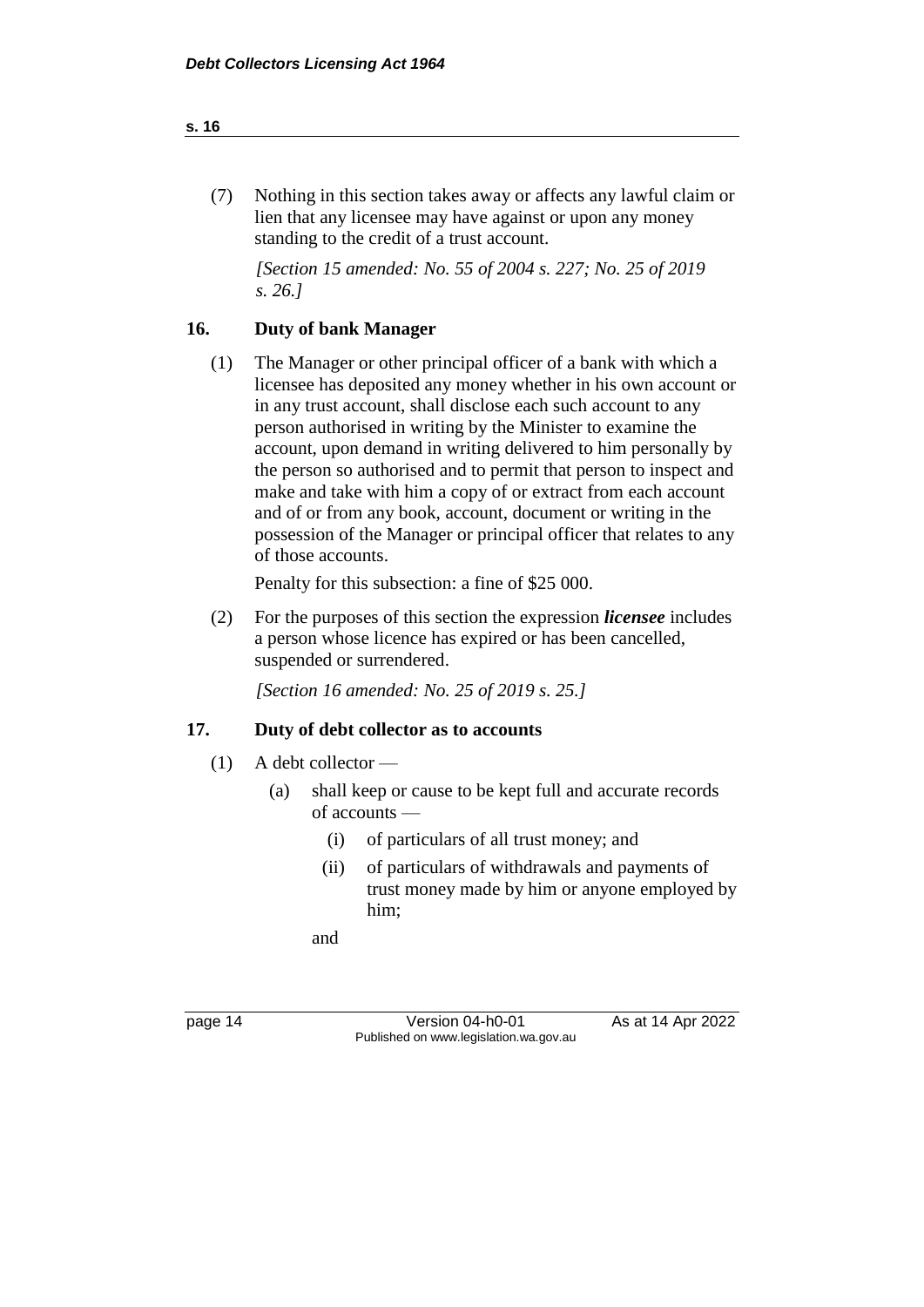- (b) shall keep the accounts mentioned in paragraph (a) in such manner that they can be conveniently and properly audited; and
- (c) shall correctly balance those accounts at the end of each month.

Penalty for this subsection: a fine of \$25 000.

- (2) Every entry in the records of accounts deferred to in subsection (1) kept at any place of business of the licensee shall be deemed, unless the contrary is proved, to have been made by or with the authority of the debt collector.
- *[(3) deleted]*

*[Section 17 amended: No. 25 of 2019 s. 23.]*

#### **18. Inspection of records**

- (1) All books and records of accounts or other written records that are required to be kept under this Act by a licensee, shall at all reasonable times be open to inspection by any person duly authorised in writing in that behalf by the Minister either generally or in any particular case.
- (2) Upon the production of his written authority a person authorised as provided in subsection (1), may require any licensee or in his absence any employee or agent of the licensee for the time being having the apparent control or charge of the office or place of business of the licensed —
	- (a) to produce for inspection
		- (i) all books, papers, accounts or other documents relating to the trust account of the licensee; and
		- (ii) all records of accounts required to be kept by the licensee in accordance with section 17; and
		- (iii) all contracts; agreements or other documents relating to any transaction by or with the licensee in connection with his business as a debt

As at 14 Apr 2022 Version 04-h0-01 Page 15 Published on www.legislation.wa.gov.au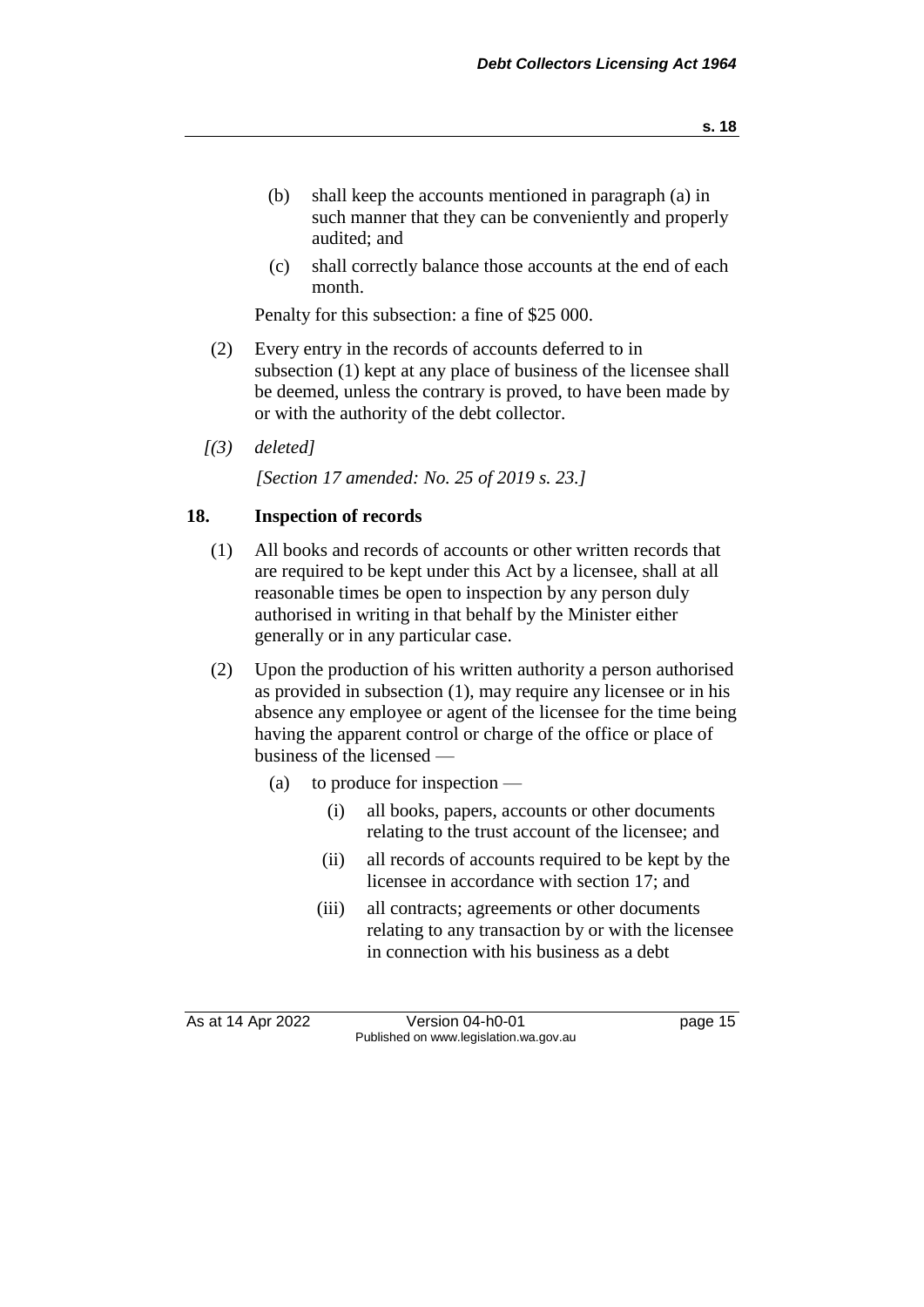collector, in the possession, custody or control of the licensee;

and

- (b) to furnish all authorities and orders to bankers as may be reasonably required of him; and
- (c) to answer any questions or supply any information with respect to any of those books, papers, accounts, written records, contracts, agreements or other documents or any entry in any of them.
- (3) Any person authorised as referred to in subsection (2), may make notes, copies or extracts of or from any of those books, papers, accounts, written records, contracts, agreements or other documents so referred to.
- $(4)$  A person who
	- (a) wilfully delays or obstructs any person so authorised in the exercise of his powers or functions under this section; or
	- (b) on demand refuses or fails to produce any books, papers, accounts, written records, contracts, agreements or other documents required for inspection under this section in his possession, custody or control; or
	- (c) on demand refuses or fails to furnish any authorities and orders to bankers as may be reasonably required of him under this section; or
	- (d) on demand refuses or fails without lawful excuse to answer truthfully any questions relating to any books, papers, accounts, written records, contracts, agreements or other documents required for inspection under this section,

is guilty of an offence against this Act. Penalty for this subsection: a fine of \$25 000.

page 16 **Version 04-h0-01** As at 14 Apr 2022 Published on www.legislation.wa.gov.au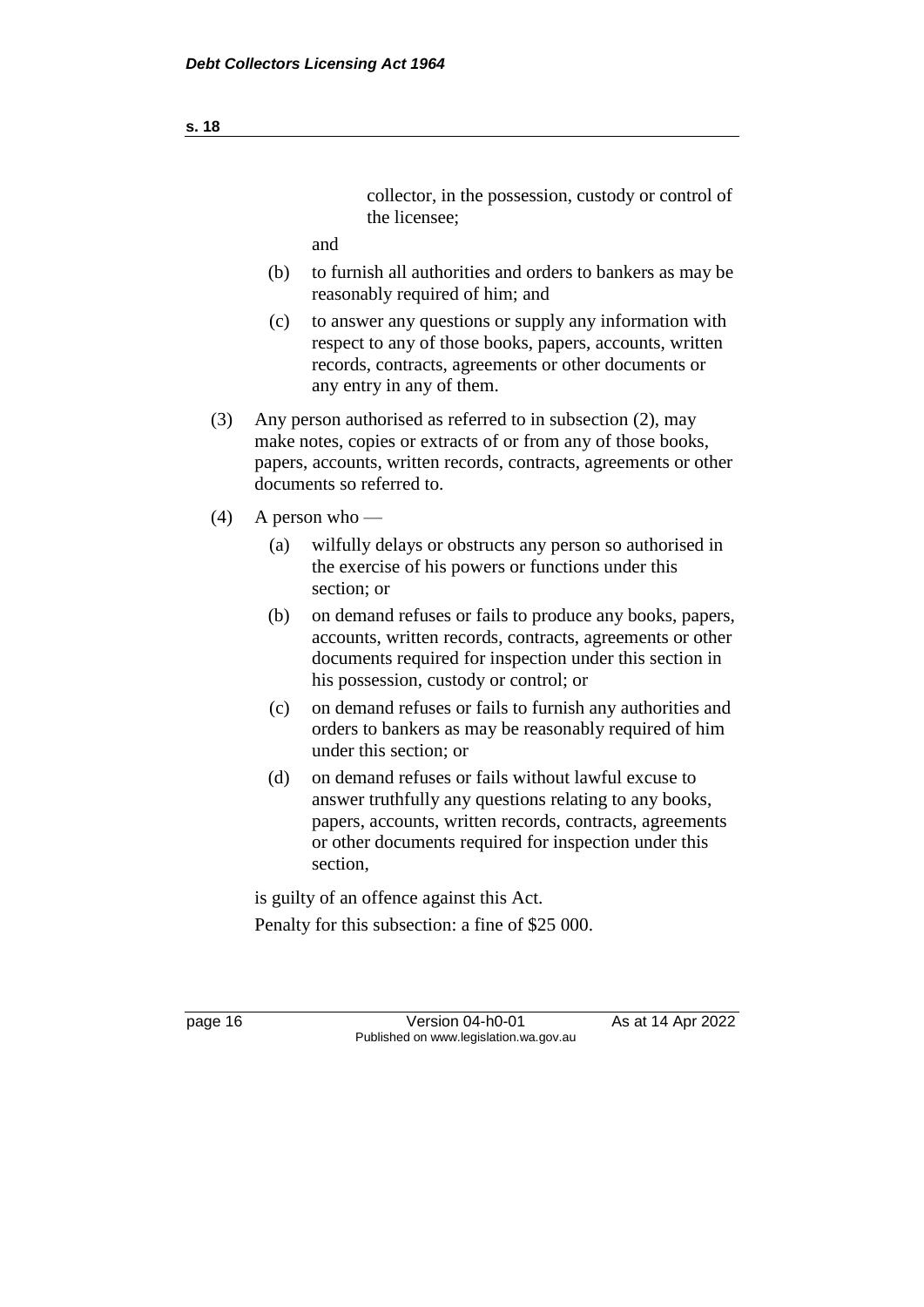(5) A person is not required under this section to answer any question or give any information that tends to incriminate him.

*[Section 18 amended: No. 25 of 2019 s. 25.]*

#### **19. Minister may appoint auditor to audit trust accounts**

- (1) The Minister may, in any case where he is of opinion that for the protection of the public, or the creditor of a licensee, it is desirable so to do, by notice in writing appoint an auditor, at the expense of the licensee, to arrange for the audit of the trust account of the licensee in respect of the period specified in the notice and to prepare and deliver to the Minister a report on the audit of the trust account.
- (2) The auditor so appointed has, in respect of the trust account, the same powers as the powers conferred upon the Auditor General by the *Auditor General Act 2006*.

*[Section 19 amended: No. 98 of 1985 s. 3; No. 77 of 2006 Sch. 1 cl. 44.]* 

#### **20. Fidelity bond**

- (1) Where the Commissioner grants an application for, or renewal of, a licence, the Commissioner shall not issue the licence or renewal unless the fidelity bond or approved security referred to in subsection (2) has been lodged with him and is in force.
- (2) The fidelity bond shall be a bond in the form prescribed in the  $sum -$ 
	- (a) in the case of a corporation whether in partnership or otherwise, of \$10 000, or such greater sum as may be prescribed:
	- (b) in the case of a natural person who proposes to act as or carry on the business of a debt collector on his own account or in partnership with another natural person or natural persons, of \$6 000, or such greater sum as may be prescribed,

As at 14 Apr 2022 Version 04-h0-01 page 17 Published on www.legislation.wa.gov.au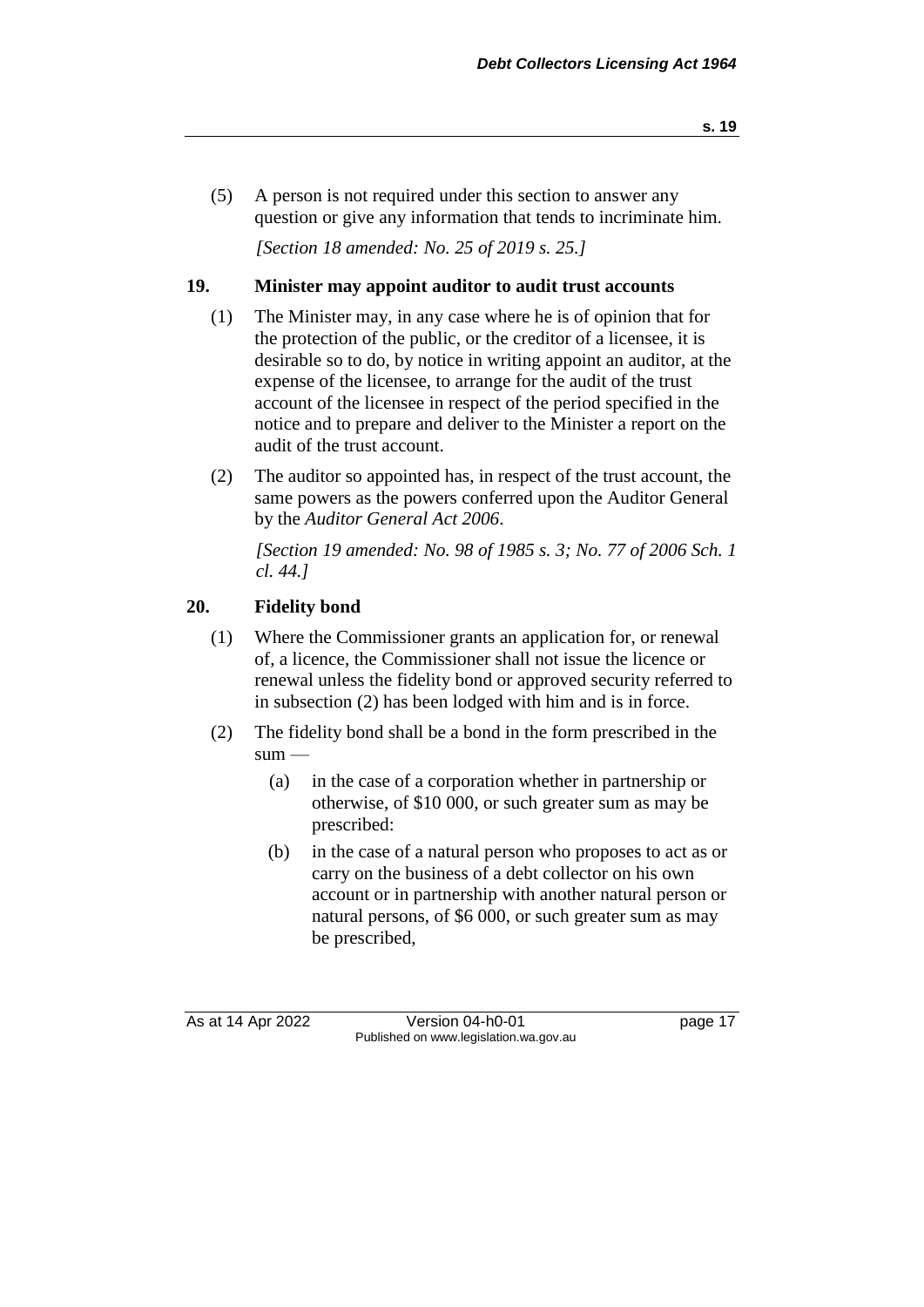from some insurance company approved by the Minister and the security referred to in subsection (1) shall be to the same amount as would be required in the case of a fidelity bond and in a form approved by the Minister, and the fidelity bond and security shall be conditioned for duly accounting to the persons entitled thereto for any trust money.

*[Section 20 amended: No. 113 of 1965 s. 8; No. 55 of 2004 s. 228.]* 

### **21. Termination of fidelity bond**

- (1A) A fidelity bond given pursuant to this Act may be terminated by the insurance company that executed it by notice in writing served upon the licensee to whom the bond relates, the Commissioner of Police and the Commissioner.
- (1B) The notice shall specify the date, being a date not earlier than 30 days after the date of the service of the notice, upon which the bond is to terminate.
- (1C) The obligation of the insurance company that executed the bond shall as from that date so specified be determined but notwithstanding such determination the insurance company shall continue to be liable —
	- (a) in respect of all penalties, damages and costs adjudged against the licensee to whom the bond relates in respect of any act, done or omitted before the date of the determination of the bond; and
	- (b) for the due accounting after the specified date by the licensee to the persons entitled thereto, of all trust money received by the licensee before the specified date.
	- (2) When a fidelity bond given in respect of a licensee is so terminated during the currency of the licence held by the licensee, then, as from the date the bond is terminated, and until a further bond has been duly lodged with the Commissioner and is in force, the licence held by the licensee is suspended and the

page 18 Version 04-h0-01 As at 14 Apr 2022 Published on www.legislation.wa.gov.au

**s. 21**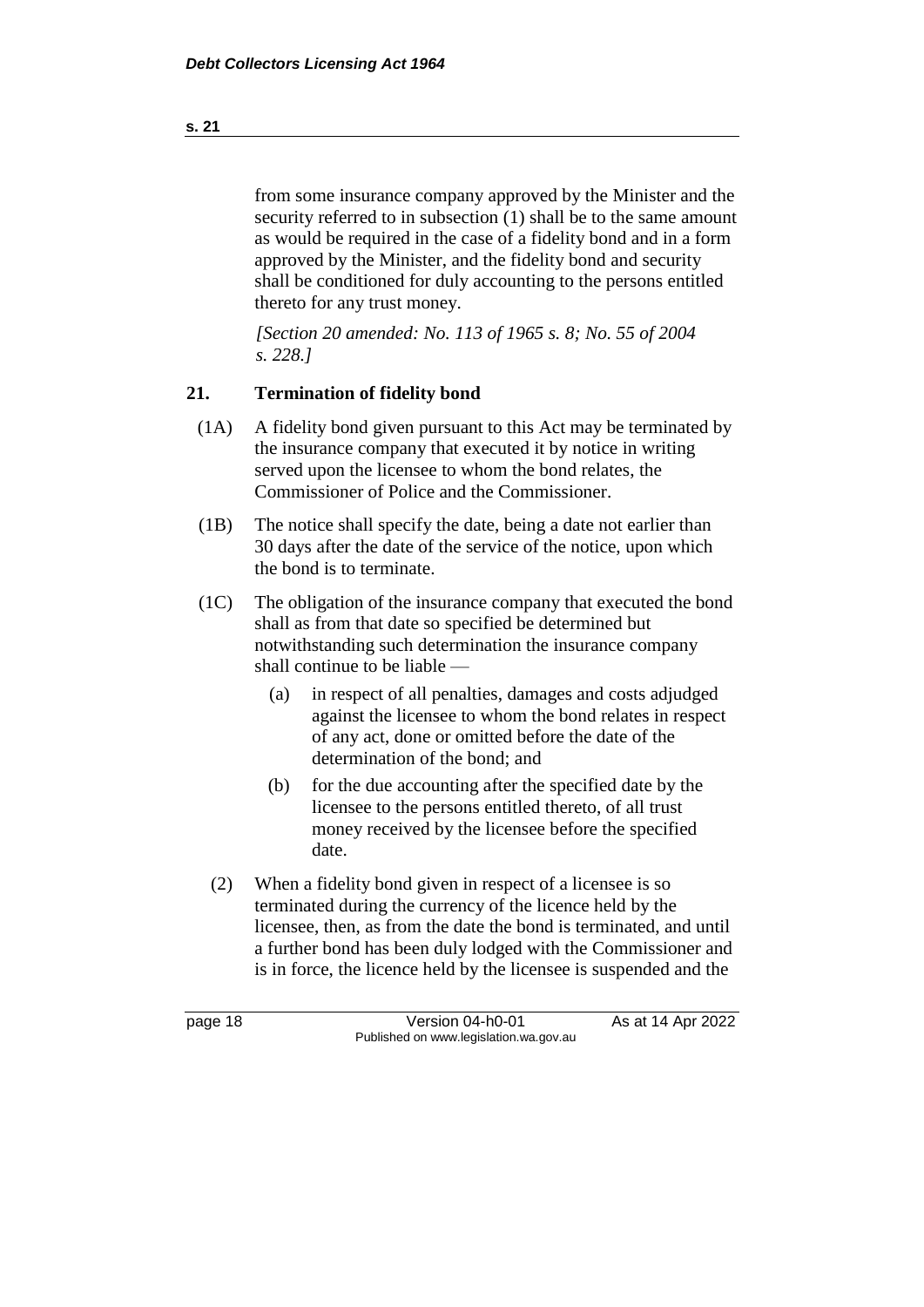debt collector to whom the licence was issued shall be deemed not to be a licensee.

- (3) Any person may, with the written approval of the Minister, sue upon any fidelity bond or approved security lodged pursuant to this Act for indemnity in respect of any loss covered, by the bond or approved security.
- (4) Any action taken pursuant to subsection (3) shall be taken within 2 years after the date upon which the cause of the action arose.

*[Section 21 amended: No. 55 of 2004 s. 229; No. 19 of 2010 s. 51.]*

*[22. Deleted: No. 25 of 2019 s. 24.]*

### **23. Offence by corporation**

Where an offence against this Act is committed by a corporation any person who at the time of the commission of the offence was a director or manager of the corporation is liable to the penalty or punishment provided by this Act for the offence, unless he proves that the offence was committed without his knowledge or that he used all due diligence to prevent the commission of the offence.

#### **24. Evidentiary provision**

In any proceedings for an offence against this Act a certificate purporting to be signed by the Minister and stating that any person described in the certificate was not at the date specified in the certificate licensed under this Act, is evidence of the matter stated in the certificate.

#### **25. Saving of remedies**

No proceeding for an offence against this Act or conviction therefor affects any civil right or remedy to which any person aggrieved by the offence may be entitled.

As at 14 Apr 2022 Version 04-h0-01 page 19 Published on www.legislation.wa.gov.au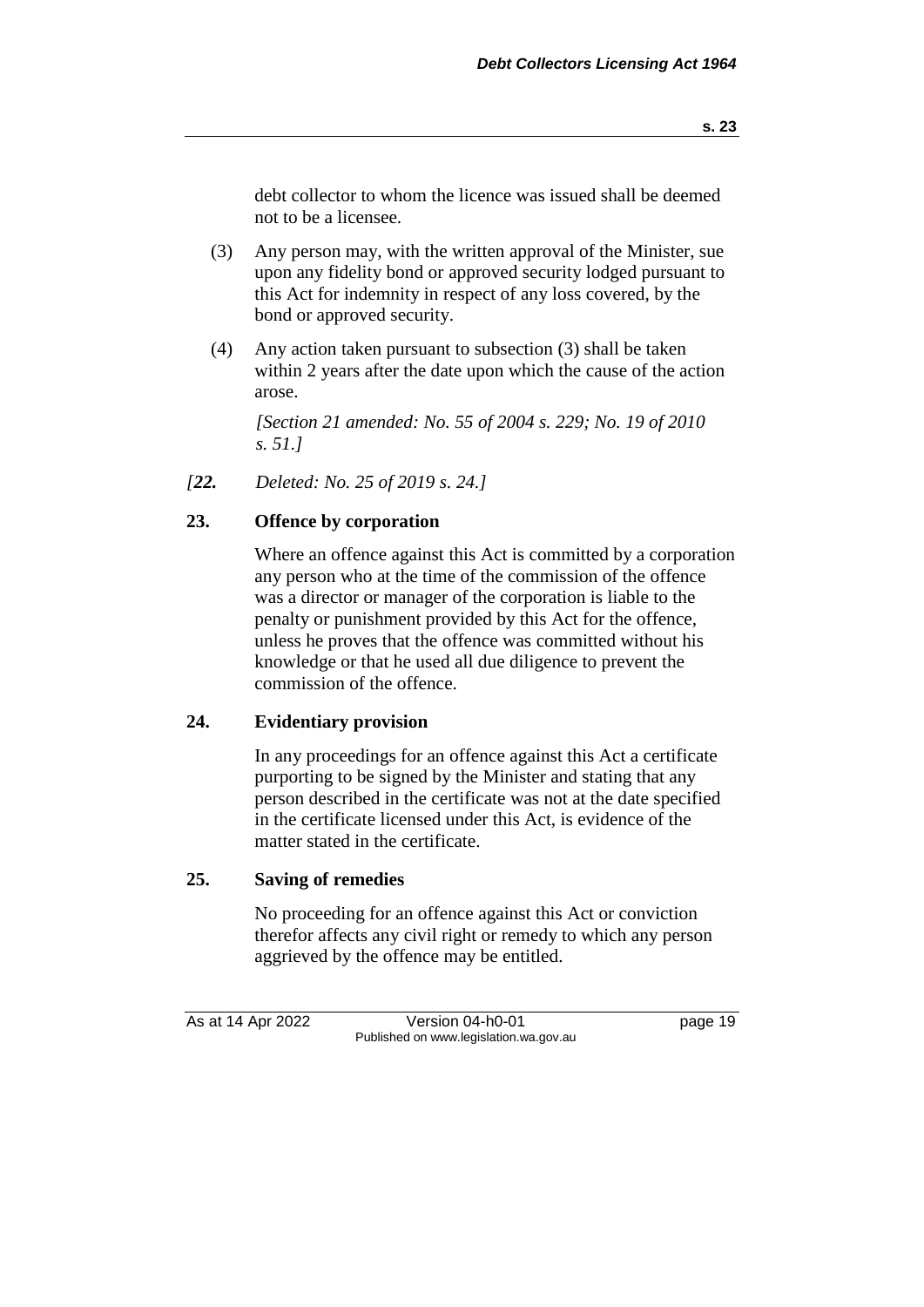#### **26. Regulations**

(1) The Governor may make any regulations necessary or convenient for carrying this Act into effect and in particular may make regulations for all or any of the following purposes —

- (a) the issue of licences and the fees to be paid for licences; and
- (b) the transfer and surrendering of licences; and
- (c) the form, manner and place of registration of licences, renewals, cancellations and other matters requiring registration under this Act, where not specially provided for in this Act; and
- (da) maintaining the accuracy of the register, including the provision of information to the Commissioner to assist in maintaining the accuracy of the register; and
	- (d) prescribing the charges that a debt collector is entitled to charge, recover or receive from any debtor of a creditor for or in connection with the collection of a debt from the debtor on behalf of the creditor where the debt is paid by instalments and prescribing that the maximum amount thereof shall not exceed 2½% of the amount of the debt and providing for a minimum charge; and
	- (e) providing that any auditor or authorised person auditing or examining any documents, books, accounts, or records of a licensee shall be subject to an obligation not to divulge, otherwise than prescribed, any matter of which he shall be informed in the course of any such audit or inspection; and
	- (f) exempting any person, body or authority from the application of this Act in accordance with section 4(h) and exempting wholly or to the extent prescribed any other person, body or authority or class of persons, bodies or authorities from the operation of this Act and specifying what provisions, if any, of this Act and the regulations are, with such modifications as are necessary or seem desirable and are specified in the regulations, to

page 20 **Version 04-h0-01** As at 14 Apr 2022 Published on www.legislation.wa.gov.au

**s. 26**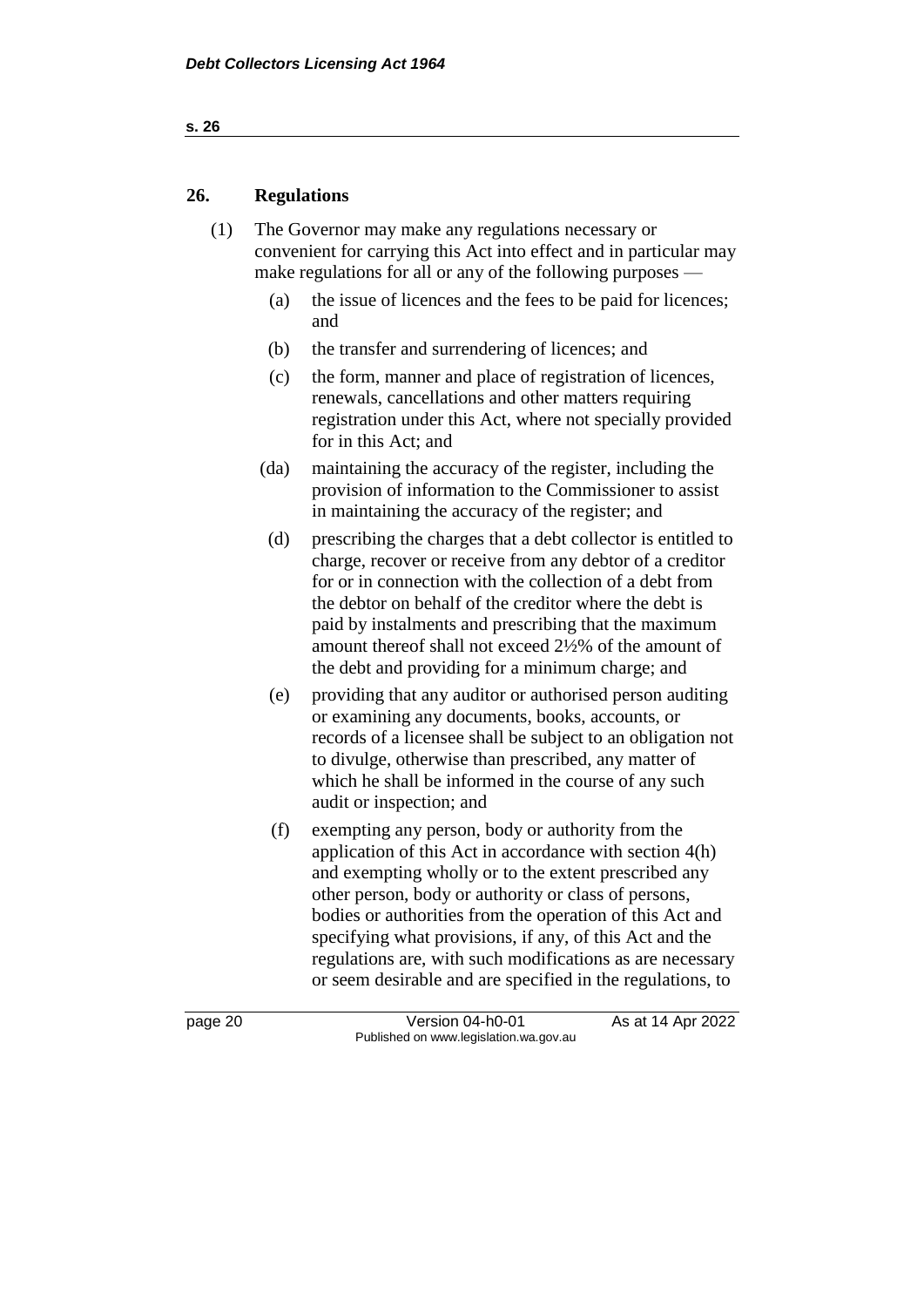apply to the person, body or authority or any class thereof so exempted; and

- (g) regulating and prohibiting the method and manner in which a debt collector may make known the place where, and the fact that he is a debt collector; and
- (h) imposing penalties not exceeding \$5 000 for breach of any regulation; and
- (i) prescribing all matters and things required or permitted by this Act to be prescribed.
- *[(2) deleted]*

*[Section 26 amended: No. 113 of 1965 s. 8; No. 44 of 2016 s. 14; No. 25 of 2019 s. 26; No. 34 of 2020 s. 96(2).]* 

As at 14 Apr 2022 Version 04-h0-01 page 21 Published on www.legislation.wa.gov.au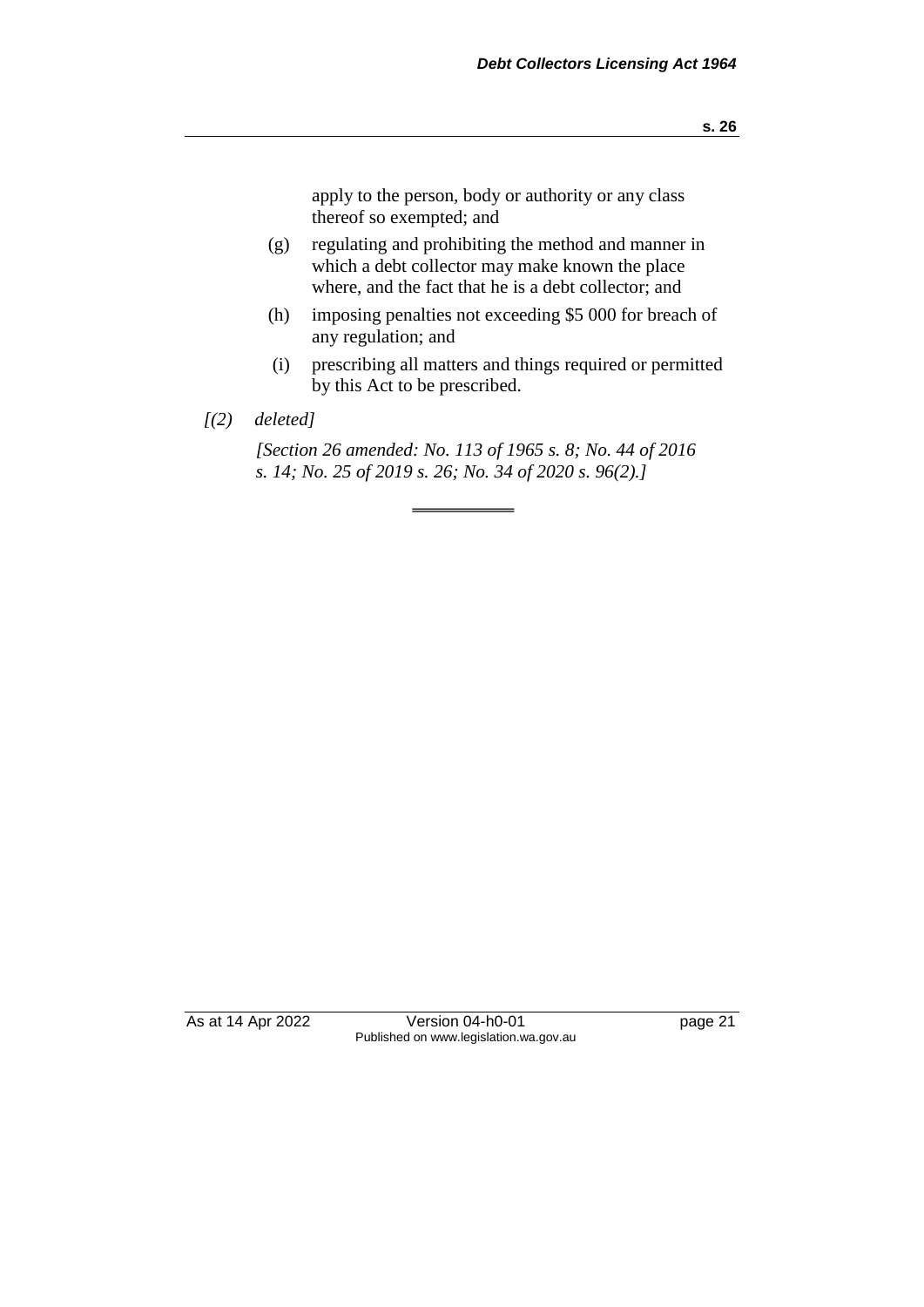# **Notes**

This is a compilation of the *Debt Collectors Licensing Act 1964* and includes amendments made by other written laws. For provisions that have come into operation, and for information about any reprints, see the compilation table. For provisions that have not yet come into operation see the uncommenced provisions table.

## **Compilation table**

| <b>Short title</b>                                                                                              | <b>Number</b><br>and year                                       | <b>Assent</b> | Commencement                                                                              |
|-----------------------------------------------------------------------------------------------------------------|-----------------------------------------------------------------|---------------|-------------------------------------------------------------------------------------------|
| <b>Debt Collectors Licensing</b><br>Act 1964                                                                    | 108 of 1964<br>(13 Eliz.<br>No. 108)                            | 23 Dec 1964   | 1 May 1965 (see s. 2 and<br>Gazette 15 Apr 1965 p. 1041)                                  |
| Decimal Currency Act 1965                                                                                       | 113 of 1965                                                     | 21 Dec 1965   | Act other than s. 4-9:<br>21 Dec 1965 (see s. 2(1));<br>s. 4-9: 14 Feb 1966 (see s. 2(2)) |
| <b>Debt Collectors Licensing</b><br>Act Amendment Act 1966                                                      | 21 of 1966                                                      | 17 Oct 1966   | 17 Oct 1966                                                                               |
| Reprint of the Debt Collectors Licensing Act 1964 approved 2 Feb 1972<br>(includes amendments listed above)     |                                                                 |               |                                                                                           |
| Acts Amendment (Financial 98 of 1985<br>Administration and Audit)<br>Act 1985 s. 3                              |                                                                 | 4 Dec 1985    | 1 Jul 1986 (see s. 2 and Gazette<br>30 Jun 1986 p. 2255)                                  |
| <b>Acts Amendment and</b><br>Repeal (Financial Sector<br>Reform) Act 1999 s. 73                                 | 26 of 1999                                                      | 29 Jun 1999   | 1 Jul 1999 (see s. 2(1) and<br>Gazette 30 Jun 1999 p. 2905)                               |
| Reprint 2: The <i>Debt Collectors Licensing Act 1964</i> as at 7 Mar 2003<br>(includes amendments listed above) |                                                                 |               |                                                                                           |
| Sentencing Legislation<br>Amendment and Repeal<br>Act 2003 s. 55                                                | 50 of 2003                                                      | 9 Jul 2003    | 15 May 2004 (see s. 2 and<br>Gazette 14 May 2004 p. 1445)                                 |
| Acts Amendment and<br>Repeal (Courts and Legal<br>Practice) Act 2003 s. 28                                      | 65 of 2003                                                      | 4 Dec 2003    | 1 Jan 2004 (see s. 2 and <i>Gazette</i><br>30 Dec 2003 p. 5722)                           |
| <b>Courts Legislation</b><br>Amendment and Repeal<br>Act 2004 s. 141 <sup>1</sup>                               | 59 of 2004<br>(as amended<br>by No. 2 of<br>2008<br>s. $77(13)$ | 23 Nov 2004   | 1 May 2005 (see s. 2 and<br>Gazette 31 Dec 2004 p. 7128)                                  |

page 22 Version 04-h0-01 As at 14 Apr 2022 Published on www.legislation.wa.gov.au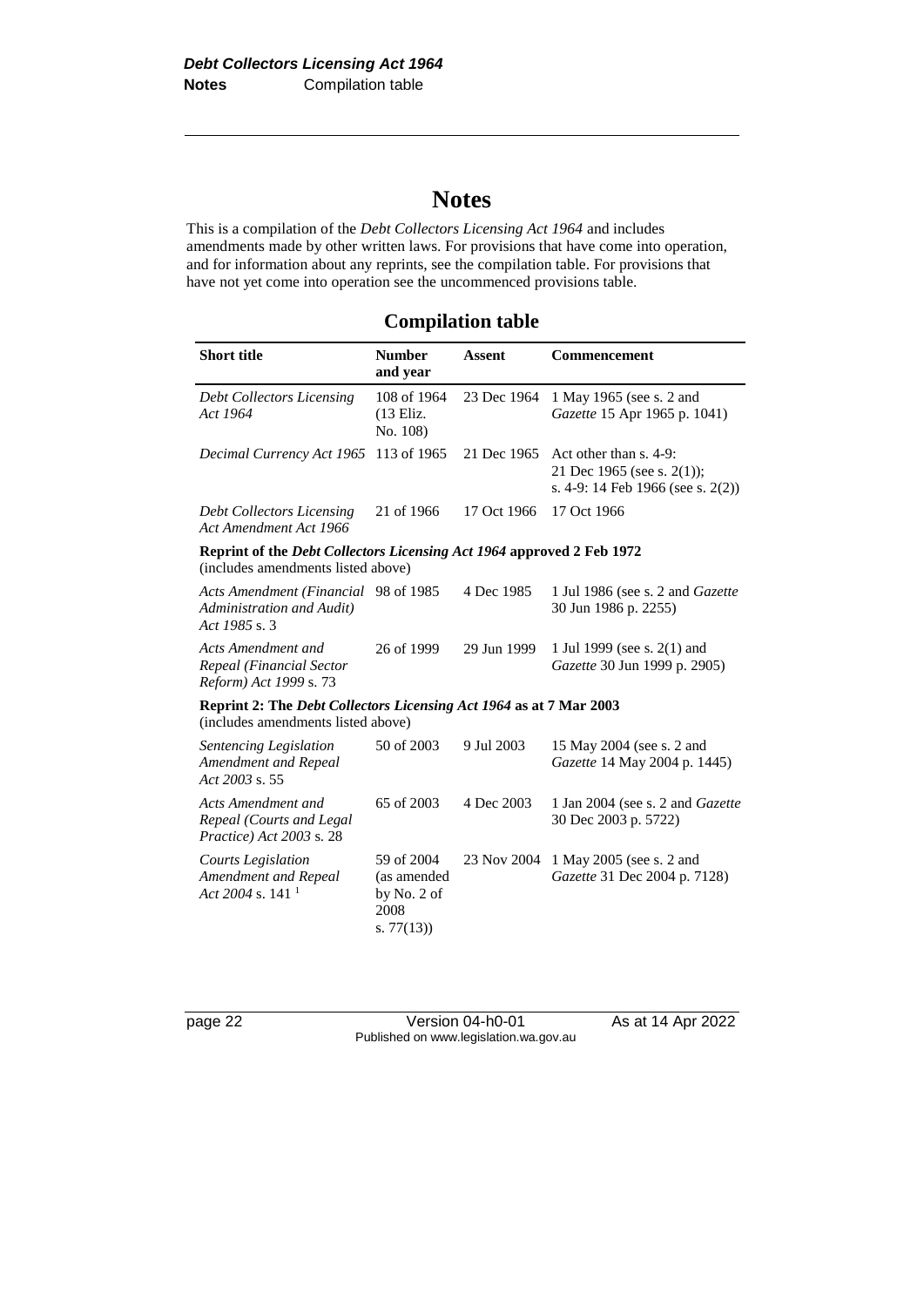| <b>Short title</b>                                                                                                        | <b>Number</b><br>and year | <b>Assent</b> | <b>Commencement</b>                                                |
|---------------------------------------------------------------------------------------------------------------------------|---------------------------|---------------|--------------------------------------------------------------------|
| State Administrative<br>Tribunal (Conferral of<br>Jurisdiction) Amendment<br>and Repeal Act 2004 Pt. 2<br>Div. $35^{2,3}$ | 55 of 2004                | 24 Nov 2004   | 1 Jan 2005 (see s. 2 and <i>Gazette</i><br>31 Dec 2004 p. 7130)    |
| Reprint 3: The <i>Debt Collectors Licensing Act 1964</i> as at 26 May 2006<br>(includes amendments listed above)          |                           |               |                                                                    |
| <b>Financial Legislation</b><br>Amendment and Repeal<br>Act 2006 Sch. 1 cl. 44                                            | 77 of 2006                | 21 Dec 2006   | 1 Feb 2007 (see s. 2(1) and<br><i>Gazette</i> 19 Jan 2007 p. 137)  |
| <b>Legal Profession Act 2008</b><br>s. 658                                                                                | 21 of 2008                | 27 May 2008   | 1 Mar 2009 (see s. 2(b) and<br>Gazette 27 Feb 2009 p. 511)         |
| Standardisation of<br>Formatting Act 2010 s. 51                                                                           | 19 of 2010                | 28 Jun 2010   | 11 Sep 2010 (see s. 2(b) and<br>Gazette 10 Sep 2010 p. 4341)       |
| Acts Amendment (Fair<br><i>Trading</i> ) Act 2010 s. 181                                                                  | 58 of 2010                | 8 Dec 2010    | 1 Jan 2011 (see s. $2(c)$ and<br>Gazette 24 Dec 2010 p. 6805)      |
| Reprint 4: The <i>Debt Collectors Licensing Act 1964</i> as at 23 Sep 2011<br>(includes amendments listed above)          |                           |               |                                                                    |
| <b>Licensing Provisions</b><br>Amendment Act 2016 Pt. 3                                                                   | 44 of 2016                | 1 Dec 2016    | 1 Jul 2017 (see s. 2(b) and<br><i>Gazette</i> 27 Jun 2017 p. 3407) |
| <b>Consumer Protection</b><br>Legislation Amendment<br>Act 2019 Pt. 4                                                     | 25 of 2019                | 24 Oct 2019   | 1 Jan 2020 (see s. 2(b) and<br>Gazette 24 Dec 2019 p. 4415)        |
| COVID-19 Response and<br>Economic Recovery<br>Omnibus Act 2020 s. 96                                                      | 34 of 2020                | 11 Sep 2020   | 12 Sep 2020 (see s. $2(b)$ )                                       |

## **Uncommenced provisions table**

To view the text of the uncommenced provisions see *Acts as passed* on the WA Legislation website.

| <b>Short title</b>                                                    | <b>Number</b><br>and year | Assent | Commencement                                  |
|-----------------------------------------------------------------------|---------------------------|--------|-----------------------------------------------|
| <b>Business Licensing</b><br>Amendment Act 1995<br>Pt. 3 <sup>4</sup> | 56 of 1995                |        | 20 Dec 1995 To be proclaimed (see s. $2(2)$ ) |

As at 14 Apr 2022 Version 04-h0-01 page 23 Published on www.legislation.wa.gov.au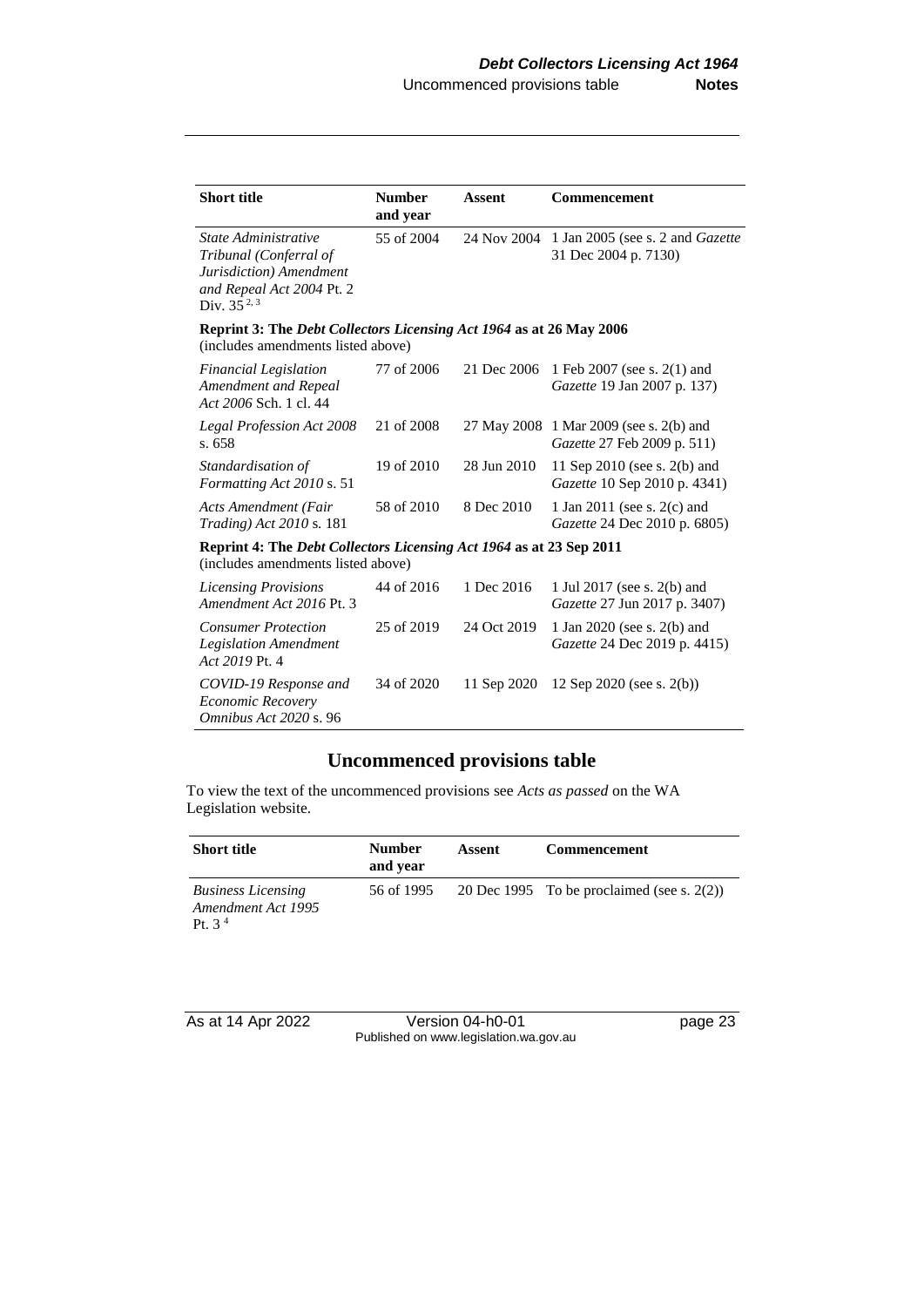| <b>Short title</b>                                                                     | <b>Number</b><br>and year | Assent | <b>Commencement</b>                                          |
|----------------------------------------------------------------------------------------|---------------------------|--------|--------------------------------------------------------------|
| <b>Mutual Recognition</b><br>(Western Australia)<br>Amendment Act 2022 Pt. 3<br>Div. 3 | 7 of 2022                 |        | 29 Mar 2022 1 Jul 2022 (see s. 2(b) and<br>SL 2022/80 cl. 2) |
| Legal Profession Uniform<br>Law Application Act 2022<br>s.424                          | 9 of 2022                 |        | 14 Apr 2022 To be proclaimed (see s. $2(c)$ )                |

#### **Other notes**

- <sup>1</sup> The *Courts Legislation Amendment and Repeal Act 2004* Sch. 2 cl. 13 was repealed by the *Criminal Law and Evidence Amendment Act 2008* s. 77(13).
- <sup>2</sup> The *State Administrative Tribunal (Conferral of Jurisdiction) Amendment and Repeal Act 2004* Pt. 5, the *State Administrative Tribunal Act 2004* s. 167 and 169, and the *State Administrative Tribunal Regulations 2004* r. 28, 42 and 46 deal with certain transitional issues some of which may be relevant for this Act.
- <sup>3</sup> The *State Administrative Tribunal Regulations 2004* r. 46 reads as follows:

#### **46.** *Debt Collectors Licensing Act 1964*

- (1) In this regulation  $$ *commencement day* means the day on which the *State Administrative Tribunal (Conferral of Jurisdiction) Amendment and Repeal Act 2004* Part 2 Division 35 comes into operation; *Commissioner* has the meaning given to that term in the *Consumer Affairs Act 1971* section 4(1); *DCL Act* means the *Debt Collectors Licensing Act 1964*.
- (2) If immediately before the commencement day, a Clerk of a Local Court possesses —
	- (a) a register kept under the DCL Act section 12;
	- (b) a notice given to the Clerk under the DCL Act section  $15(4)$ ; or
	- (c) a fidelity bond or approved security lodged under the DCL Act section 20(1),

as soon as possible after the commencement day, the Clerk is to send those records or documents to the Commissioner.

page 24 Version 04-h0-01 As at 14 Apr 2022 Published on www.legislation.wa.gov.au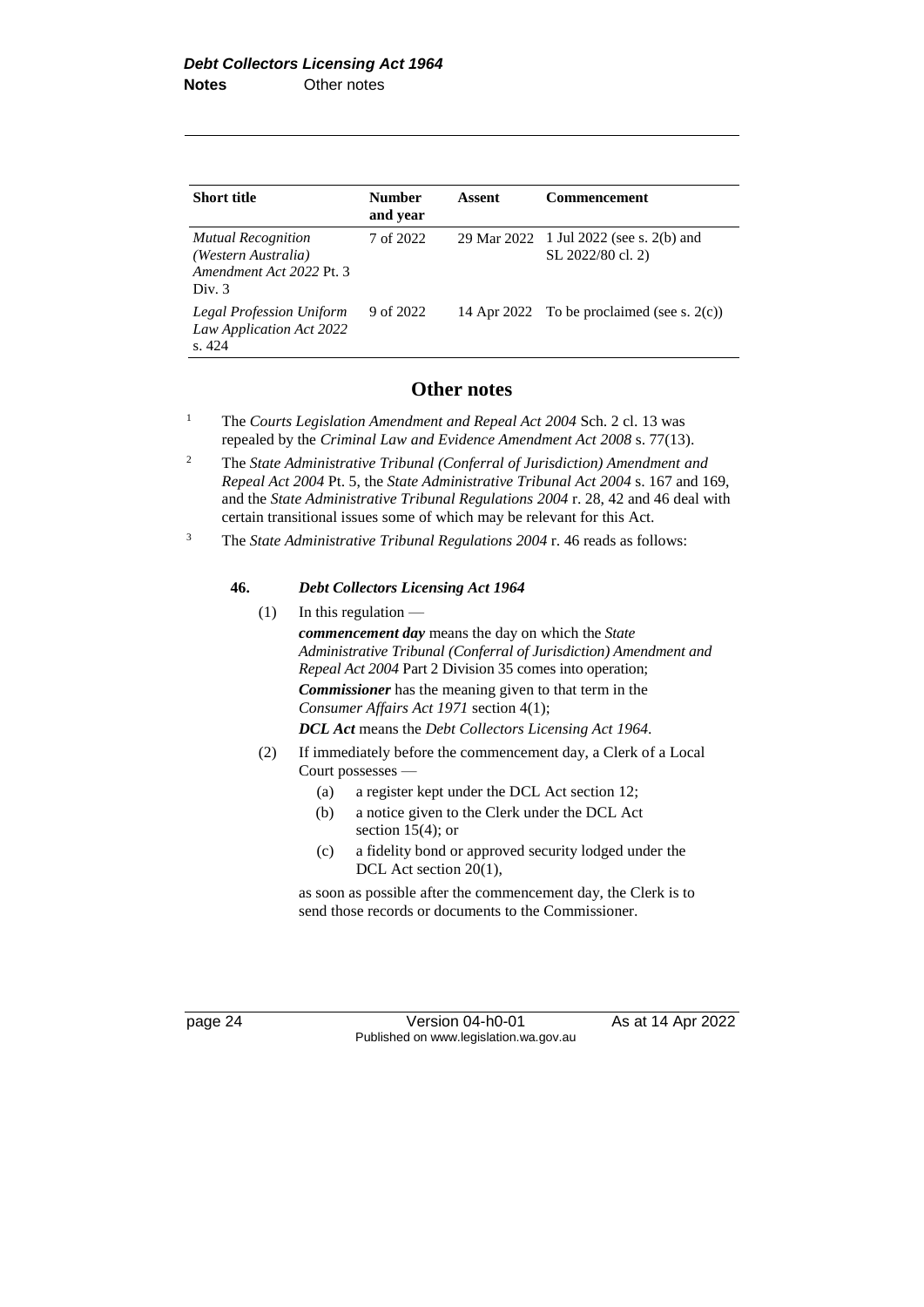<sup>4</sup> The insertion of s. 12A by the *Business Licensing Amendment Act 1995* s. 9 would conflict with an amendment in the *State Administrative Tribunal (Conferral of Jurisdiction) Amendment and Repeal Act 2004* s. 226.

As at 14 Apr 2022 Version 04-h0-01 page 25 Published on www.legislation.wa.gov.au